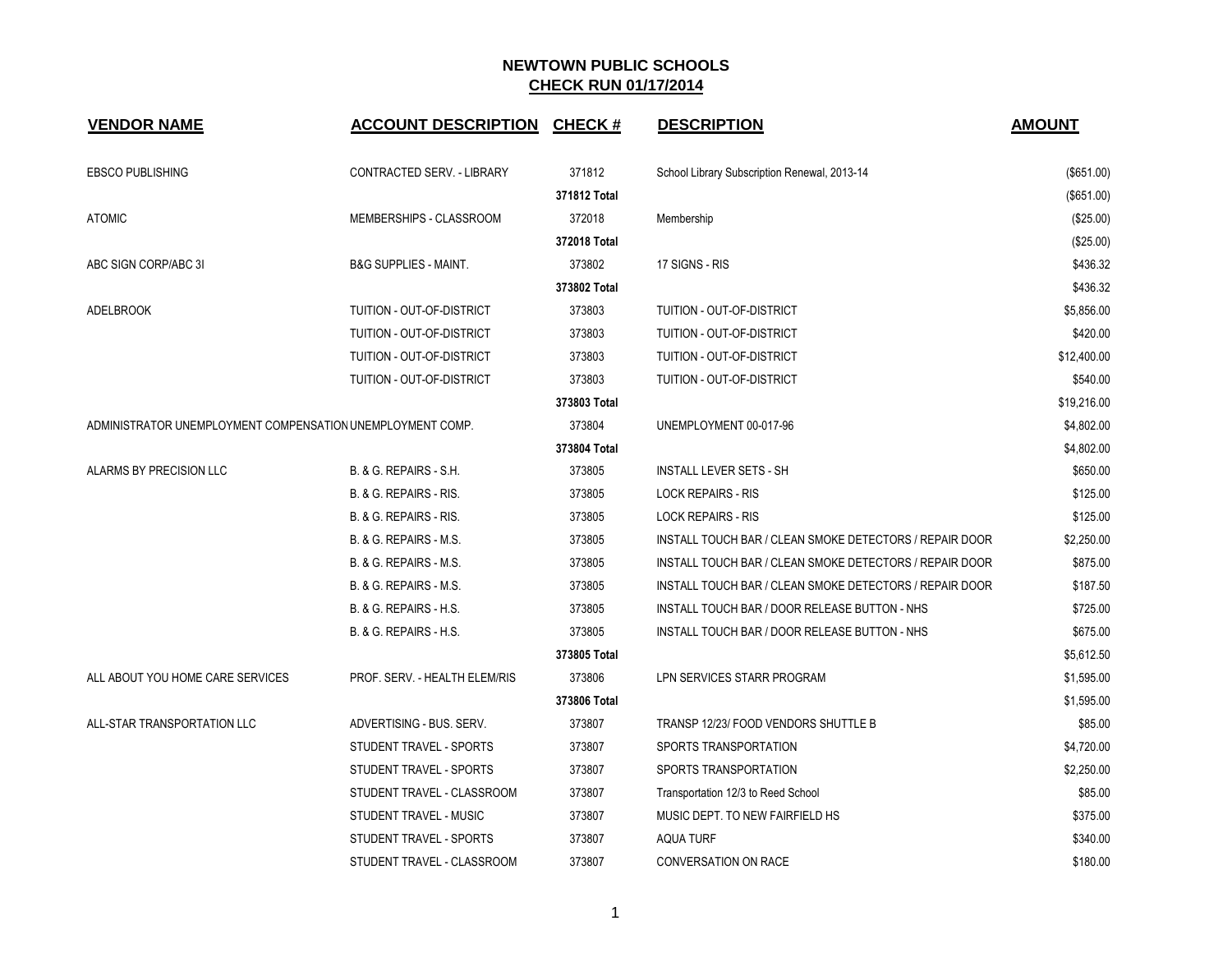| <b>VENDOR NAME</b>                    | <b>ACCOUNT DESCRIPTION CHECK #</b> |              | <b>DESCRIPTION</b>                                               | <b>AMOUNT</b> |
|---------------------------------------|------------------------------------|--------------|------------------------------------------------------------------|---------------|
| ALL-STAR TRANSPORTATION LLC           | <b>INSTR. SUPPLIES - MUSIC</b>     | 373807       | Transportation to NHS for concert rehearsal                      | \$255.00      |
|                                       |                                    | 373807 Total |                                                                  | \$8,290.00    |
| LAURA ALTIERI                         | OFF. SUPPLIES - ADMIN.             | 373808       | PROF DEV. FOR DEC/JAN 2013 SUPPLIES                              | \$179.45      |
|                                       |                                    | 373808 Total |                                                                  | \$179.45      |
| ALTUS POWER FUNDS, LLC SERIES II      | ELECTRICITY - M.S.                 | 373809       | NOV SOLAR POWER GENERATION 3512 KWH                              | \$298.87      |
|                                       |                                    | 373809 Total |                                                                  | \$298.87      |
| AMERICAN RED CROSS                    | STAFF TRAIN. - HEALTH ADMIN.       | 373810       | CPR/FIRST AID & AED TRAINING 2013/14                             | \$19.00       |
|                                       |                                    | 373810 Total |                                                                  | \$19.00       |
| AMERIPRISE EXPRESS FINANCIAL SERVICES | <b>PENSION PLAN</b>                | 373811       | PAYMENT #2 DUE: JANUARY 1 2014                                   | \$4,011.00    |
|                                       |                                    | 373811 Total |                                                                  | \$4,011.00    |
| APPLE INC.                            | INSTR. SUPPLIES - COMPUTER ED.     | 373812       | VPP card for various purchases for RTI iPads - shipping included | \$200.00      |
|                                       | EQUIPMENT - INFO. TECH.            | 373812       | iPad Air 64GB MD787LL/A                                          | \$4,194.00    |
|                                       | EQUIPMENT - INFO. TECH.            | 373812       | Apple Care for iPad                                              | \$594.00      |
|                                       | EQUIPMENT - INFO. TECH.            | 373812       | iPad Smart Cast MD454LL/A                                        | \$294.00      |
|                                       |                                    | 373812 Total |                                                                  | \$5,282.00    |
| AQUARION WATER COMPANY OF CT          | WATER - H.                         | 373813       | WATER 200332183                                                  | \$341.33      |
|                                       | WATER - S.H.                       | 373813       | WATER 200326171                                                  | \$251.36      |
|                                       | WATER - M.G.                       | 373813       | WATER 200331002                                                  | \$402.45      |
|                                       | WATER - M.S.                       | 373813       | WATER 200330637                                                  | \$813.66      |
|                                       | WATER - H.S.                       | 373813       | WATER 200328870                                                  | \$1,235.39    |
|                                       | WATER - H.S.                       | 373813       | WATER 200328345                                                  | \$228.87      |
|                                       | <b>PROF. SERV. - B. &amp; G.</b>   | 373813       | <b>BACKFLOW PREVENTER TESTING - HAWL</b>                         | \$220.00      |
|                                       |                                    | 373813 Total |                                                                  | \$3,493.06    |
| ASSOCIATED REFUSE HAULERS             | <b>REFUSE REMOVAL</b>              | 373814       | REFUSE DISPOSAL - ALL SCHOOLS 2013-2014                          | \$7,289.39    |
|                                       | <b>REFUSE REMOVAL</b>              | 373814       | CARDBOARD RECYCLING - ALL SCHOOLS 2013-2014                      | \$58.00       |
|                                       | <b>REFUSE REMOVAL</b>              | 373814       | CARDBOARD RECYCLING - ALL SCHOOLS 2013-2014                      | \$172.00      |
|                                       | REFUSE REMOVAL                     | 373814       | CARDBOARD RECYCLING - ALL SCHOOLS 2013-2014                      | \$98.00       |
|                                       | <b>REFUSE REMOVAL</b>              | 373814       | CARDBOARD RECYCLING - ALL SCHOOLS 2013-2014                      | \$116.00      |
|                                       | <b>REFUSE REMOVAL</b>              | 373814       | CARDBOARD RECYCLING - ALL SCHOOLS 2013-2014                      | \$244.00      |
|                                       | <b>REFUSE REMOVAL</b>              | 373814       | CARDBOARD RECYCLING - ALL SCHOOLS 2013-2014                      | \$118.00      |
|                                       | <b>REFUSE REMOVAL</b>              | 373814       | CARDBOARD RECYCLING - ALL SCHOOLS 2013-2014                      | \$280.00      |
|                                       |                                    | 373814 Total |                                                                  | \$8,375.39    |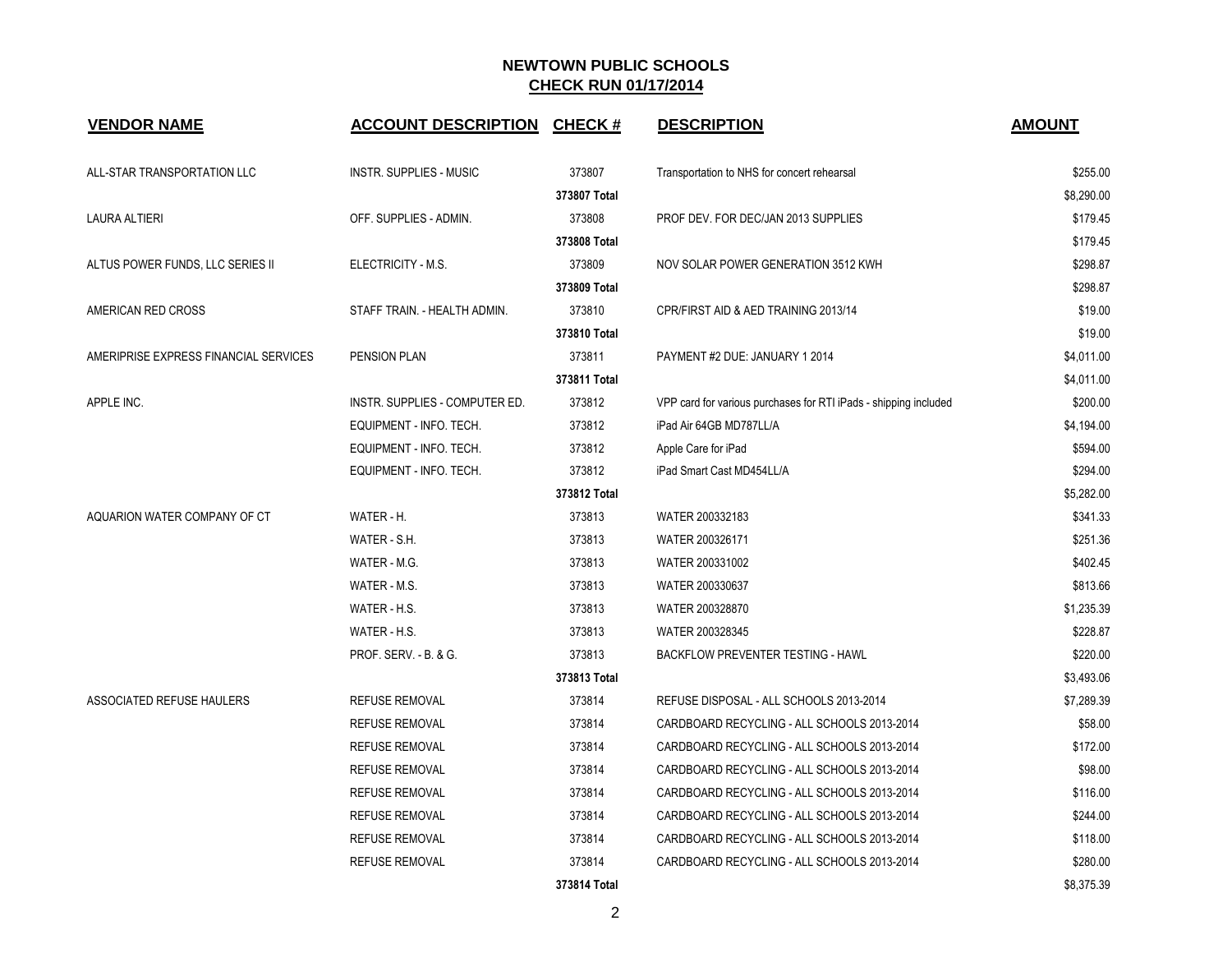| <b>VENDOR NAME</b>                   | <b>ACCOUNT DESCRIPTION CHECK #</b> |              | <b>DESCRIPTION</b>                                  | <b>AMOUNT</b> |
|--------------------------------------|------------------------------------|--------------|-----------------------------------------------------|---------------|
| AT&T                                 | <b>TELEPHONE &amp; CABLE</b>       | 373815       | <b>SERVICES 2013/14</b>                             | \$83.04       |
|                                      |                                    | 373815 Total |                                                     | \$83.04       |
| <b>ATOMIC</b>                        | MEMBERSHIPS - CLASSROOM            | 373816       | Membership                                          | \$25.00       |
|                                      |                                    | 373816 Total |                                                     | \$25.00       |
| ATRION NETWORKING CORPORATION        | CONTRACTED SERV. - INFO. TECH.     | 373817       | <b>VOICE UPGRADES VOIP</b>                          | \$5,737.50    |
|                                      | CONTRACTED SERV. - INFO. TECH.     | 373817       | DISTRICT WIDE FIREWALL REPLACEMENT                  | \$4,500.00    |
|                                      |                                    | 373817 Total |                                                     | \$10,237.50   |
| AUTO HOME COMMERCIAL                 | B. & G. REPAIRS - HOM.             | 373818       | REPAIR OUTSIDE MICROPHONE                           | \$432.03      |
|                                      |                                    | 373818 Total |                                                     | \$432.03      |
| <b>AVB PRESS</b>                     | INSTR. SUPPLIES - PSYCH.           | 373819       | VB-MAPP PROTOCOLS 978-0-9818356-0-0                 | \$124.75      |
|                                      | INSTR. SUPPLIES - PSYCH.           | 373819       | <b>SHIPPING</b>                                     | \$8.00        |
|                                      |                                    | 373819 Total |                                                     | \$132.75      |
| <b>BAGEL DELIGHT</b>                 | OFF. SUPPLIES - SUPER.             | 373820       | <b>BREAKFAST BAGELS</b>                             | \$35.00       |
|                                      | OTHER SUPPLIES - STAFF DEVELOP.    | 373820       | GATES Meeting Jan. 10, 2014                         | \$59.60       |
|                                      |                                    | 373820 Total |                                                     | \$94.60       |
| ANNETTE BARBOUR                      | TRANS. - LOCAL SPECIAL ED          | 373821       | SERV 01/06/14 THRU 01/10/14                         | \$480.00      |
|                                      |                                    | 373821 Total |                                                     | \$480.00      |
| THE BEE PUBLISHING CO.               | ADVERTISING - BUS. SERV.           | 373822       | FOOD SERV MGMT LEGAL NOTICE #4028                   | \$49.95       |
|                                      |                                    | 373822 Total |                                                     | \$49.95       |
| BEHAVIOR ANALYSTS INC.               | INSTR. SUPPLIES - SP. ED. PREK-8   | 373823       | ABILLS-R                                            | \$324.75      |
|                                      | INSTR. SUPPLIES - SP. ED. PREK-8   | 373823       | <b>SHIPPING</b>                                     | \$22.00       |
|                                      |                                    | 373823 Total |                                                     | \$346.75      |
| BEHAVIORAL CONSULTING ASSOCIATES LLC | PROF. SERV. - PSYCH/MED. EVAL.     | 373824       | SERV DEC 2013                                       | \$4,500.00    |
|                                      |                                    | 373824 Total |                                                     | \$4,500.00    |
| RONALD J. BIENKOWSKI                 | STAFF TRAVEL - BUS. SERV.          | 373825       | MONTHLY EXPENSE & TRAVEL 2013/14                    | \$300.00      |
|                                      |                                    | 373825 Total |                                                     | \$300.00      |
| <b>BLANCHETTE SPORTING GOODS</b>     | INSTR. SUPPLIES - SPORTS           | 373826       | BOOKS/WATCHES/SOX                                   | \$3,138.00    |
|                                      |                                    | 373826 Total |                                                     | \$3,138.00    |
| <b>BLICK ART MATERIALS</b>           | <b>INSTR. SUPPLIES - ART</b>       | 373827       | Art instructional supplies per attached lists.      | \$966.19      |
|                                      | <b>INSTR. SUPPLIES - ART</b>       | 373827       | Art instructional supplies per attached lists.      | \$605.13      |
|                                      | <b>INSTR. SUPPLIES - ART</b>       | 373827       | Art Supplies-(Please See Attached)                  | \$14.82       |
|                                      | <b>INSTR. SUPPLIES - ART</b>       | 373827       | Sharpie Ultra Fine Marker - Black pg33 - E2315-2003 | \$37.92       |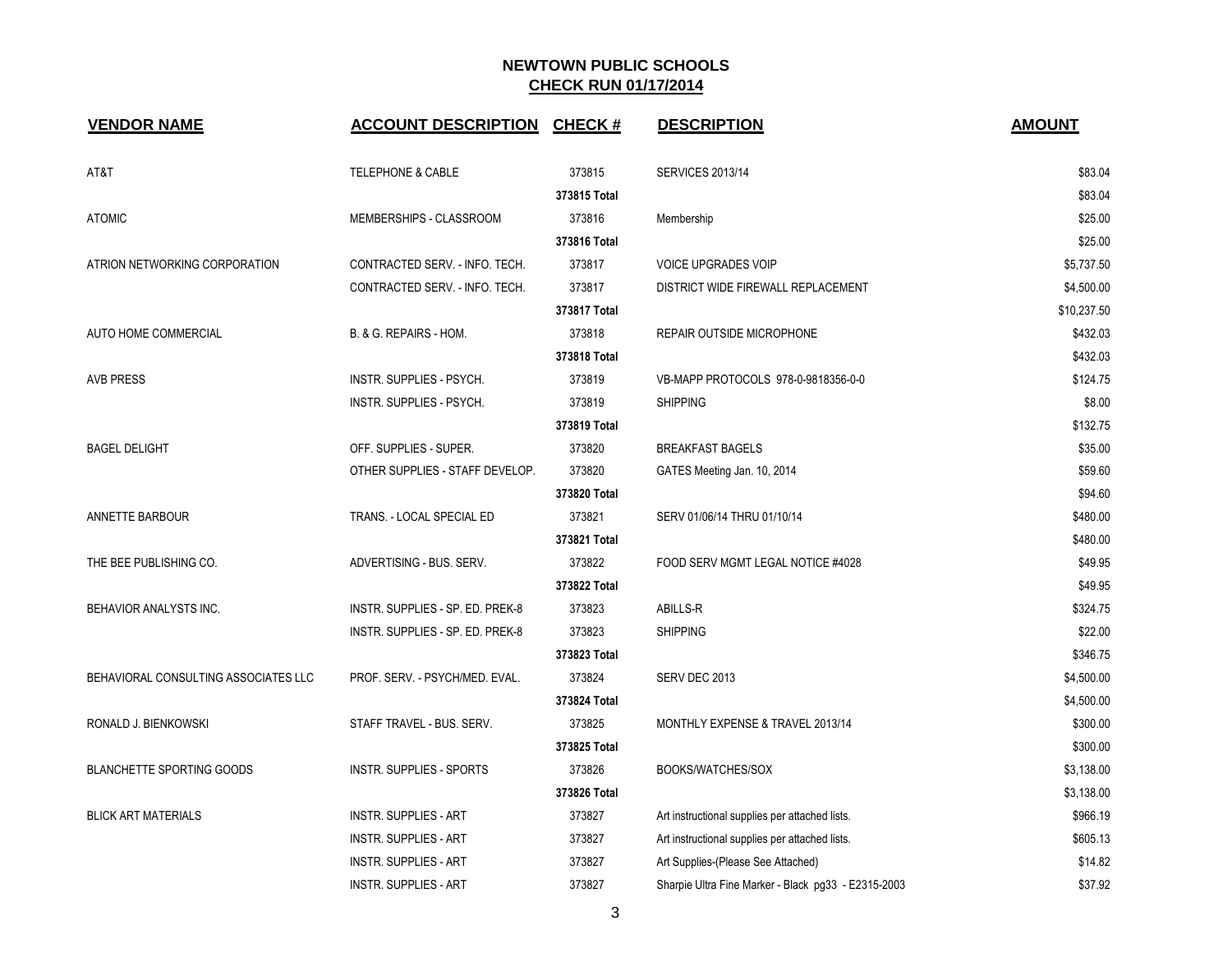| <b>VENDOR NAME</b>             | <b>ACCOUNT DESCRIPTION</b>          | <b>CHECK#</b> | <b>DESCRIPTION</b>                                       | <b>AMOUNT</b> |
|--------------------------------|-------------------------------------|---------------|----------------------------------------------------------|---------------|
| <b>BLICK ART MATERIALS</b>     | <b>INSTR. SUPPLIES - ART</b>        | 373827        | Sharpie Fine Point Marker - Black Pg 33 - E21316-2001    | \$32.64       |
|                                | <b>INSTR. SUPPLIES - ART</b>        | 373827        | Value Pre-cut mats 12x16-9x12 - pg 46 - E17205-1006      | \$65.16       |
|                                | <b>INSTR. SUPPLIES - ART</b>        | 373827        | Ticoneroga pencils #2 - pg 27 - E20305-1209              | \$21.90       |
|                                | <b>INSTR. SUPPLIES - ART</b>        | 373827        | Bostich Electric Pencil Sharpener - pg 27 - E21453-1001  | \$150.00      |
|                                | <b>INSTR. SUPPLIES - ART</b>        | 373827        | Palette paper pads 18x24 - E03063-2009- pg 8             | \$60.60       |
|                                | <b>INSTR. SUPPLIES - ART</b>        | 373827        | Sharpie fine point (8) - E21316-0809 - pg 33             | \$61.68       |
|                                | INSTR. SUPPLIES - ART               | 373827        | Blick glue sticks - E23895-1048 - 48                     | \$37.92       |
|                                | INSTR. SUPPLIES - ART               | 373827        | Masking tape- 3/4 inch width - E24126-1018 - pg 45       | \$12.60       |
|                                | INSTR. SUPPLIES - ART               | 373827        | Blick print ink - Dk. Yellow - E40305-4037 - pg 37       | \$81.72       |
|                                | <b>INSTR. SUPPLIES - ART</b>        | 373827        | Blick print ink Orange 5 oz - E40305-4507 - pg 37        | \$81.72       |
|                                | <b>INSTR. SUPPLIES - ART</b>        | 373827        | Blick print ink - Red - E40305-3017 - pg 37              | \$54.48       |
|                                |                                     | 373827 Total  |                                                          | \$2,284.48    |
| <b>BLUE LABEL BATTERY INC.</b> | REPAIRS - INFO. TECH.               | 373828        | Battery for Dell Latitude D520 SKU 3R305-AM              | \$122.00      |
|                                |                                     | 373828 Total  |                                                          | \$122.00      |
| <b>BUG BUSTER INC.</b>         | <b>B&amp;G CONTRACTED SERV.</b>     | 373829        | MONTHLY PEST CONTROL - ALL SCHOOLS 2013-2014             | \$76.36       |
|                                | <b>B&amp;G CONTRACTED SERV.</b>     | 373829        | MONTHLY PEST CONTROL - ALL SCHOOLS 2013-2014             | \$77.68       |
|                                | <b>B&amp;G CONTRACTED SERV.</b>     | 373829        | MONTHLY PEST CONTROL - ALL SCHOOLS 2013-2014             | \$77.68       |
|                                | <b>B&amp;G CONTRACTED SERV.</b>     | 373829        | MONTHLY PEST CONTROL - ALL SCHOOLS 2013-2014             | \$76.36       |
|                                | <b>B&amp;G CONTRACTED SERV.</b>     | 373829        | MONTHLY PEST CONTROL - ALL SCHOOLS 2013-2014             | \$78.54       |
|                                | <b>B&amp;G CONTRACTED SERV.</b>     | 373829        | MONTHLY PEST CONTROL - ALL SCHOOLS 2013-2014             | \$78.54       |
|                                | <b>B&amp;G CONTRACTED SERV.</b>     | 373829        | MONTHLY PEST CONTROL - ALL SCHOOLS 2013-2014             | \$84.58       |
|                                |                                     | 373829 Total  |                                                          | \$549.74      |
| <b>CALIFORNIA NEWSREEL</b>     | SUPPLIES - LIBRARY                  | 373830        | Unnatural Causes DVD series                              | \$49.95       |
|                                | <b>SUPPLIES - LIBRARY</b>           | 373830        | Shipping                                                 | \$6.00        |
|                                |                                     | 373830 Total  |                                                          | \$55.95       |
| <b>LEONARD CAMPANALE</b>       | <b>B&amp;G SUPPLIES - CUSTODIAL</b> | 373831        | SHOE'S (40879)                                           | \$99.99       |
|                                |                                     | 373831 Total  |                                                          | \$99.99       |
| RAYMOND CARLSON                | INSTR. SUPPLIES - WORLD LANG.       | 373832        | CHINESE GUEST STIPEND JAN 2014                           | \$150.00      |
|                                |                                     | 373832 Total  |                                                          | \$150.00      |
| CBS LLC                        | <b>INSTR. SUPPLIES - CLASSROOM</b>  | 373833        | INSTALLATION AND EQUIPMENT FOR CEILING MOUNTED PROJECTOR | \$1,173.00    |
|                                | REPAIRS - INFO. TECH.               | 373833        | VGA Wall plate and wires for B5                          | \$180.00      |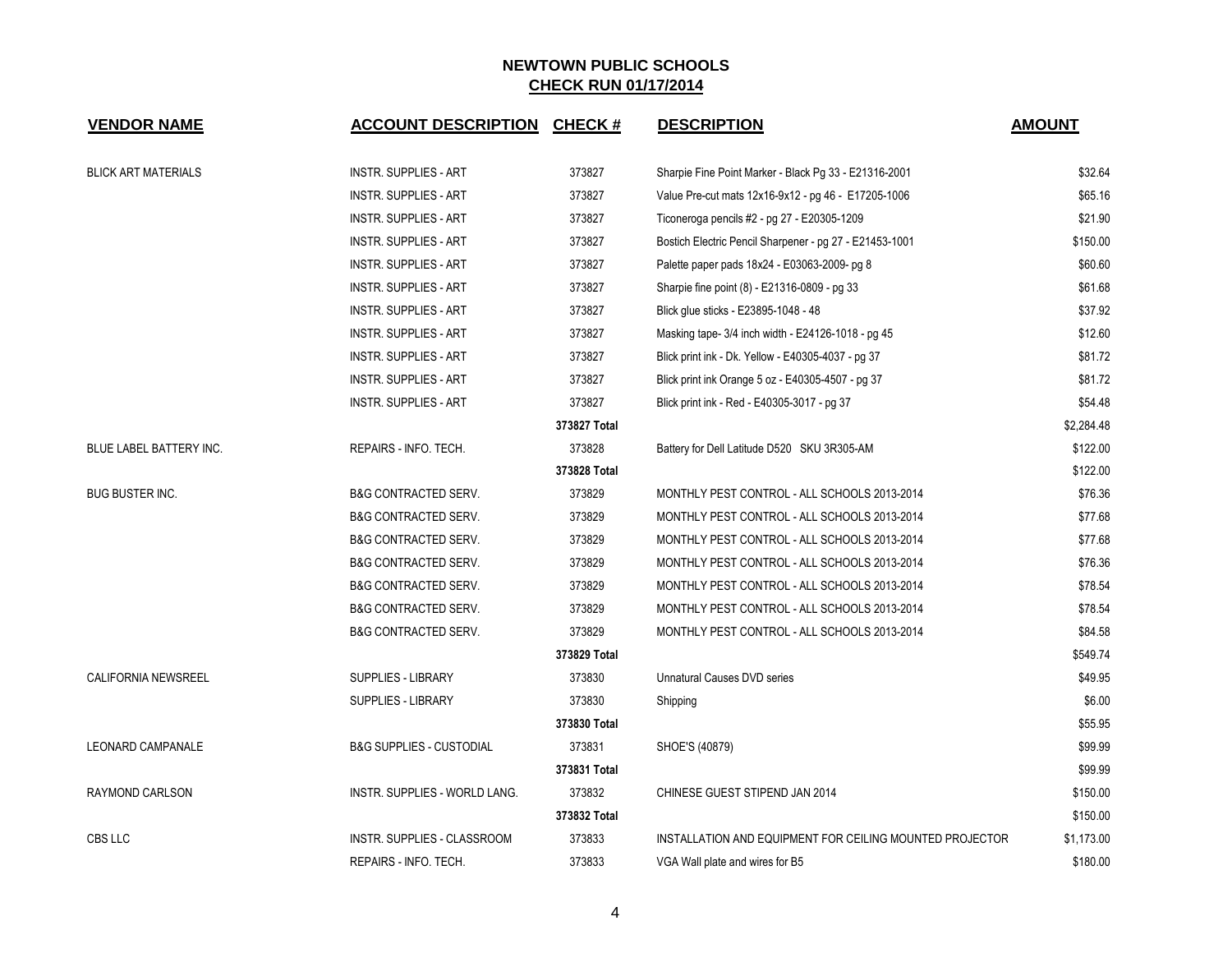| <b>VENDOR NAME</b>                   | <b>ACCOUNT DESCRIPTION CHECK #</b> |              | <b>DESCRIPTION</b>                                                   | <b>AMOUNT</b> |
|--------------------------------------|------------------------------------|--------------|----------------------------------------------------------------------|---------------|
| CBS LLC                              | REPAIRS - INFO. TECH.              | 373833       | Replace Smart Unifi55 with Epson 470 short throw, install wall plate | \$3,158.00    |
|                                      |                                    | 373833 Total |                                                                      | \$4,511.00    |
| <b>CCM SERVICES LLC</b>              | ELECTRICITY - H.S.                 | 373834       | ELEC SUPPLY DEC 2013                                                 | \$1,109.00    |
|                                      |                                    | 373834 Total |                                                                      | \$1,109.00    |
| CEN MEMBER CONFERENCE                | STAFF TRAIN. - INFO. TECH.         | 373835       | CEN Annual Member Conference 5-22-14                                 | \$50.00       |
|                                      | STAFF TRAIN. - INFO. TECH.         | 373835       | CEN Annual Member Conference 5-22-14                                 | \$50.00       |
|                                      |                                    | 373835 Total |                                                                      | \$100.00      |
| CHANNING BETE COMPANY, INC.          | INSTR. SUPPLIES - CLASSROOM        | 373836       | Ready For School Activity Poster, Kindergarten, Order #(PF50373)B    | \$252.20      |
|                                      | INSTR. SUPPLIES - CLASSROOM        | 373836       | Shipping and Handling expenses                                       | \$22.70       |
|                                      |                                    | 373836 Total |                                                                      | \$274.90      |
| <b>CIRMA</b>                         | LIABILITY/UMBRELLA INS.            | 373837       | LAP ENDORSEMENTS JUL-DEC 2011                                        | \$324.00      |
|                                      | LIABILITY/UMBRELLA INS.            | 373837       | LAP REIMB DEDUCTIBLE 2011-12                                         | \$2,348.00    |
|                                      | LIABILITY/UMBRELLA INS.            | 373837       | CR0313771                                                            | (\$523.00)    |
|                                      |                                    | 373837 Total |                                                                      | \$2,149.00    |
| <b>COHN REZNICK</b>                  | PROF. SERV. - BUS. SERV            | 373838       | FISCAL YEAR 2013 AUDIT                                               | \$1,600.00    |
|                                      |                                    | 373838 Total |                                                                      | \$1,600.00    |
| COMMERCIAL HEATING SUPPLY CO.        | B. & G. REPAIRS - H.               | 373839       | LIFT PUMPS - HAWL                                                    | \$1,055.55    |
|                                      |                                    | 373839 Total |                                                                      | \$1,055.55    |
| CONN CUSTOM AQUATICS LLC             | B. & G. REPAIRS - H.S.             | 373840       | INSTALL HANDICAP LIFT IN SWIMMING POOL - NHS                         | \$450.00      |
|                                      |                                    | 373840 Total |                                                                      | \$450.00      |
| CONN JUNIOR REPUBLIC INC             | TUITION - OUT-OF-DISTRICT          | 373841       | TUITION - OUT-OF-DISTRICT                                            | \$2,863.49    |
|                                      | TUITION - OUT-OF-DISTRICT          | 373841       | TUITION - OUT-OF-DISTRICT                                            | \$14,941.55   |
|                                      |                                    | 373841 Total |                                                                      | \$17,805.04   |
| <b>CONNECTICUT LIGHT &amp; POWER</b> | ELECTRICITY - S.H.                 | 373842       | UTIL 51922733035                                                     | \$75.76       |
|                                      | ELECTRICITY - S.H.                 | 373842       | UTIL 51290453075                                                     | \$25.67       |
|                                      | ELECTRICITY - HOM.                 | 373842       | UTIL 51844633024                                                     | \$4,327.72    |
|                                      | ELECTRICITY - RIS.                 | 373842       | UTIL 51324453075                                                     | \$9,017.17    |
|                                      | ELECTRICITY - M.S.                 | 373842       | UTIL 51352546030                                                     | \$173.23      |
|                                      | ELECTRICITY - M.S.                 | 373842       | UTIL 51658443072                                                     | \$4,380.32    |
|                                      | ELECTRICITY - H.S.                 | 373842       | UTIL 51356633040                                                     | \$38.86       |
|                                      | ELECTRICITY - H.S.                 | 373842       | UTIL 51418253076                                                     | \$23,193.60   |
|                                      |                                    | 373842 Total |                                                                      | \$41,232.33   |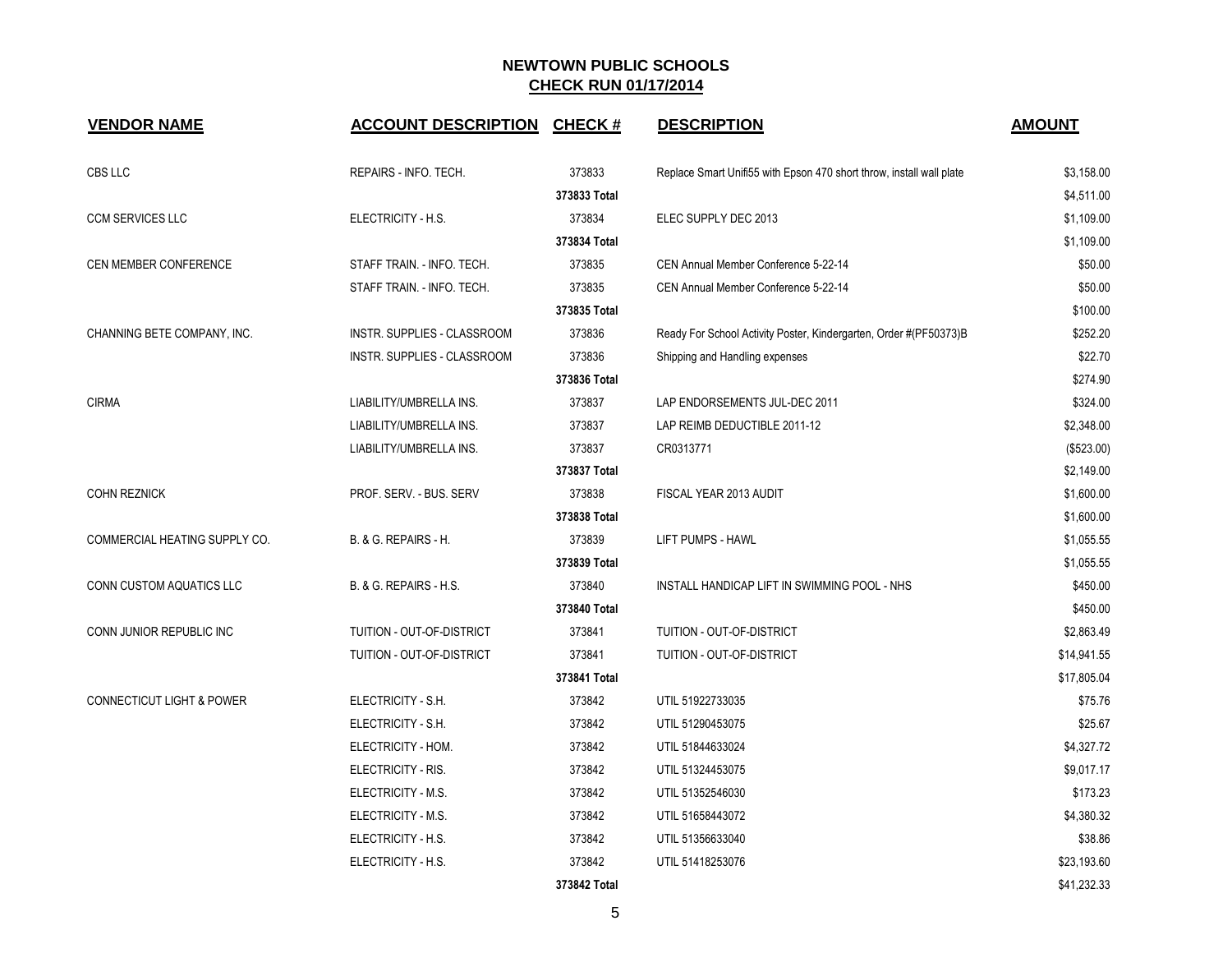| <b>VENDOR NAME</b>            | <b>ACCOUNT DESCRIPTION</b>          | <b>CHECK#</b> | <b>DESCRIPTION</b>                                      | <b>AMOUNT</b> |
|-------------------------------|-------------------------------------|---------------|---------------------------------------------------------|---------------|
| <b>CRA</b>                    | STAFF TRAIN. - CLASSROOM            | 373843        | Conference, October 17th & 18th, 2013.                  | \$430.00      |
|                               | STAFF TRAIN. - CLASSROOM            | 373843        | registration for reading conference.                    | \$320.00      |
|                               |                                     | 373843 Total  |                                                         | \$750.00      |
| <b>CRYSTAL ROCK</b>           | INSTR. SUPPLIES - CLASSROOM         | 373844        | Delivery of 15 5-gallon Water Bottles, per month,       | \$54.00       |
|                               | INSTR. SUPPLIES - CLASSROOM         | 373844        | Nine months rental of water cooler/heater,              | \$3.00        |
|                               |                                     | 373844 Total  |                                                         | \$57.00       |
| <b>DELTA EDUCATION</b>        | <b>INSTR. SUPPLIES - SCIENCE</b>    | 373845        | Cyliners Plas Graduated w/base S/5 - 1012612            | \$233.00      |
|                               | <b>INSTR. SUPPLIES - SCIENCE</b>    | 373845        | Plastic Beakers - set/5 - 25-5420                       | \$176.40      |
|                               | <b>INSTR. SUPPLIES - SCIENCE</b>    | 373845        | Balance Tri Beam Private Label w/o Tare - 531637        | \$240.30      |
|                               | <b>INSTR. SUPPLIES - SCIENCE</b>    | 373845        | Reader DSM-3 pollution pkg/8 - 5386074 Quote # 24113456 | \$126.00      |
| <b>DELTA EDUCATION</b>        | <b>INSTR. SUPPLIES - SCIENCE</b>    | 373845        | Shipping                                                | \$93.09       |
|                               |                                     | 373845 Total  |                                                         | \$868.79      |
| <b>JOANNA DIAZ</b>            | <b>INSTR. SUPPLIES - ENGLISH</b>    | 373846        | NOVELS FOR SPORTS LIST                                  | \$19.98       |
|                               |                                     | 373846 Total  |                                                         | \$19.98       |
| <b>DIRECT ENERGY BUSINESS</b> | ELECTRICITY - H.                    | 373847        | UTIL 1130804                                            | \$2,423.79    |
|                               | ELECTRICITY - S.H.                  | 373847        | UTIL 1130819                                            | \$11.72       |
|                               | ELECTRICITY - S.H.                  | 373847        | UTIL 1130820                                            | \$49.31       |
|                               | ELECTRICITY - M.G.                  | 373847        | UTIL 1130806                                            | \$2,182.68    |
|                               | ELECTRICITY - M.G.                  | 373847        | UTIL 1130805                                            | \$32.77       |
|                               | ELECTRICITY - HOM.                  | 373847        | UTIL 1130817                                            | \$3,883.14    |
|                               | ELECTRICITY - RIS.                  | 373847        | UTIL 1130809                                            | \$12,000.45   |
|                               | ELECTRICITY - H.S.                  | 373847        | UTIL 1130811                                            | \$30,034.31   |
|                               | ELECTRICITY - H.S.                  | 373847        | UTIL 1130810                                            | \$0.95        |
|                               | ELECTRICITY - H.S.                  | 373847        | UTIL 1130807                                            | \$2.38        |
|                               |                                     | 373847 Total  |                                                         | \$50,621.50   |
| <b>CHARLES DUMAIS</b>         | STAFF TRAVEL - ADMIN.               | 373848        | <b>TRAVEL SIIP WORKSHOP</b>                             | \$29.68       |
|                               |                                     | 373848 Total  |                                                         | \$29.68       |
| DUMOUCHEL PAPER CO.           | <b>B&amp;G SUPPLIES - CUSTODIAL</b> | 373849        | BUFF PADS, SPRAY BOTTLES, VACUUM BAGS - CUST SUPPLIES   | \$2,946.80    |
|                               |                                     | 373849 Total  |                                                         | \$2,946.80    |
| EAST RIVER ENERGY INC.        | FUEL OIL - H.                       | 373850        | FUEL OIL 5037H                                          | \$9,147.38    |
|                               | FUEL OIL - H.S.                     | 373850        | FUIL OIL 5037H                                          | \$2,719.23    |
|                               |                                     | 373850 Total  |                                                         | \$11,866.61   |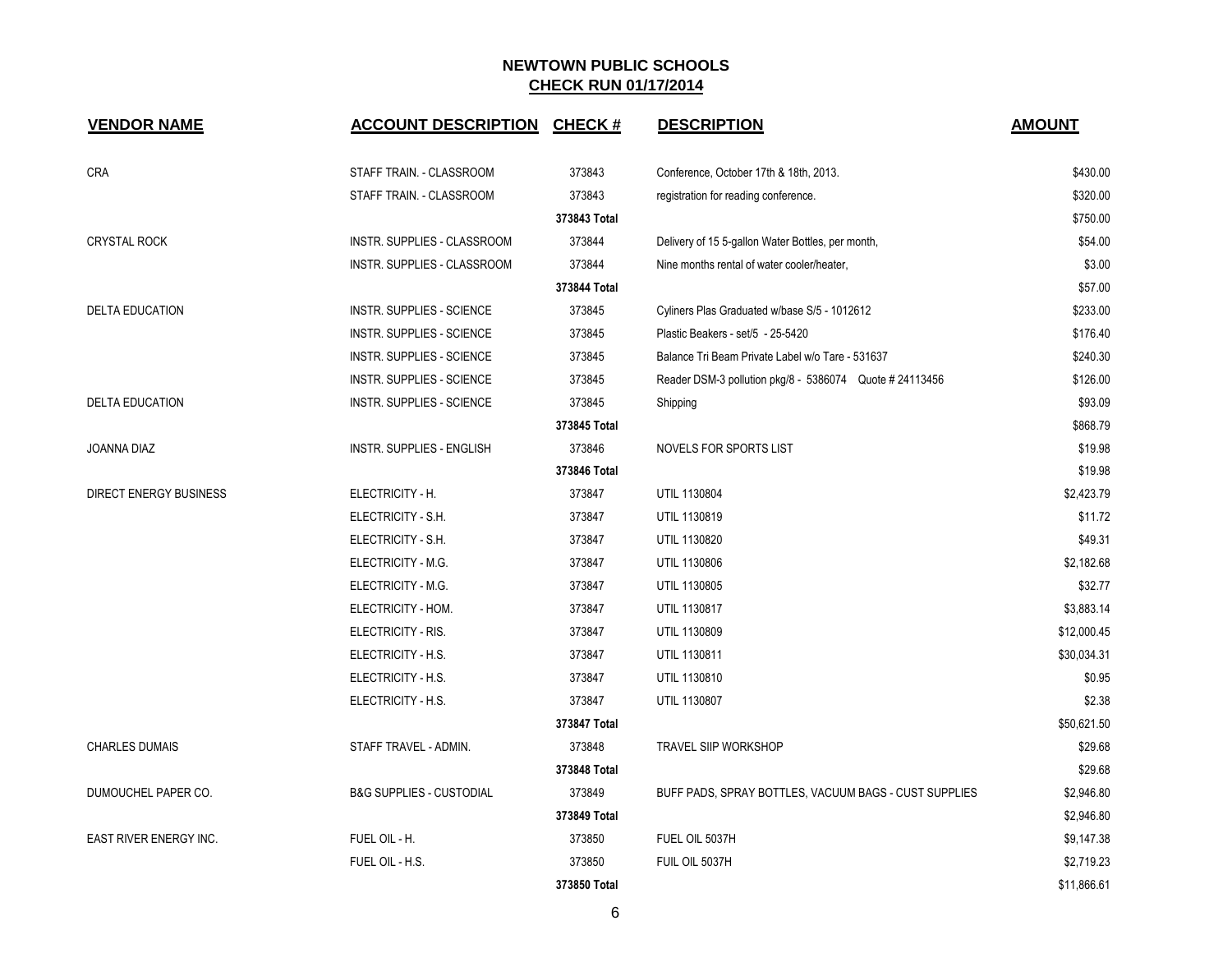| <b>VENDOR NAME</b>          | <b>ACCOUNT DESCRIPTION</b>         | <b>CHECK#</b> | <b>DESCRIPTION</b>                                                 | <b>AMOUNT</b> |
|-----------------------------|------------------------------------|---------------|--------------------------------------------------------------------|---------------|
| EBSCO                       | CONTRACTED SERV. - LIBRARY         | 373851        | School Library Subscription Renewal, 2013-14,                      | \$651.00      |
|                             |                                    | 373851 Total  |                                                                    | \$651.00      |
| <b>EDUCATION CONNECTION</b> | PROF. SERV. - TRANSITIONAL         | 373852        | <b>ITINERANT PROGRAM FEE FOR SERVICE</b>                           | \$159.04      |
|                             | PROF. SERV. - TRANSITIONAL         | 373852        | ITINERANT PROGRAM FEE FOR SERV                                     | \$70.17       |
|                             | STAFF TRAIN. - SUPER.              | 373852        | FEE FOR LEARNING SERVICES BOE                                      | \$900.00      |
|                             |                                    | 373852 Total  |                                                                    | \$1,129.21    |
| <b>EPES SOFTWARE</b>        | OFF. SUPPLIES - ADMIN.             | 373853        | Renewal for EPES software code 4111, WEB accounting. See attached. | \$159.00      |
|                             |                                    | 373853 Total  |                                                                    | \$159.00      |
|                             | <b>INSTR. SUPPLIES - CLASSROOM</b> | 373854        | <b>WEB ACCOUNTING LICENSE</b>                                      | \$159.00      |
|                             |                                    | 373854 Total  |                                                                    | \$159.00      |
| <b>EQUIP CORPORATION</b>    | EQUIP RENTAL - SPORTS              | 373855        | <b>RENTAL OF CONTAINERS</b>                                        | \$75.00       |
|                             | EQUIP RENTAL - SPORTS              | 373855        | RENTAL OF CONTAINERS                                               | \$95.00       |
|                             | EQUIP RENTAL - SPORTS              | 373855        | RENTAL OF CONTAINERS                                               | \$75.00       |
|                             | <b>EQUIP RENTAL - SPORTS</b>       | 373855        | RENTAL OF CONTAINERS                                               | \$75.00       |
|                             |                                    | 373855 Total  |                                                                    | \$320.00      |
| <b>EXCEL TUTORING LLC</b>   | <b>TUTORS - HOMEBOUND</b>          | 373856        | HOMEBOUND TUTORING OF STUDENTS                                     | \$1,310.00    |
|                             | TUTORS - HOMEBOUND                 | 373856        | HOMEBOUND TUTORING OF STUDENTS                                     | \$450.00      |
|                             | <b>TUTORS - HOMEBOUND</b>          | 373856        | HOMEBOUND TUTORING OF STUDENTS                                     | \$475.00      |
|                             | <b>TUTORS - HOMEBOUND</b>          | 373856        | HOMEBOUND TUTORING OF STUDENTS                                     | \$775.00      |
|                             | <b>TUTORS - HOMEBOUND</b>          | 373856        | HOMEBOUND TUTORING OF STUDENTS                                     | \$775.00      |
|                             | TUTORS - HOMEBOUND                 | 373856        | HOMEBOUND TUTORING OF STUDENTS                                     | \$705.00      |
|                             | TUTORS - HOMEBOUND                 | 373856        | HOMEBOUND TUTORING OF STUDENTS                                     | \$415.00      |
|                             | <b>TUTORS - HOMEBOUND</b>          | 373856        | HOMEBOUND TUTORING OF STUDENTS                                     | \$635.00      |
|                             | TUTORS - HOMEBOUND                 | 373856        | HOMEBOUND TUTORING OF STUDENTS                                     | \$30.00       |
|                             | <b>TUTORS - HOMEBOUND</b>          | 373856        | HOMEBOUND TUTORING OF STUDENTS                                     | \$355.00      |
|                             | <b>TUTORS - HOMEBOUND</b>          | 373856        | HOMEBOUND TUTORING OF STUDENTS                                     | \$605.00      |
|                             | <b>TUTORS - HOMEBOUND</b>          | 373856        | HOMEBOUND TUTORING OF STUDENTS                                     | \$815.00      |
|                             | TUTORS - HOMEBOUND                 | 373856        | HOMEBOUND TUTORING OF STUDENTS                                     | \$545.00      |
|                             | TUTORS - HOMEBOUND                 | 373856        | HOMEBOUND TUTORING OF STUDENTS                                     | \$985.00      |
|                             | <b>TUTORS - HOMEBOUND</b>          | 373856        | HOMEBOUND TUTORING OF STUDENTS                                     | \$655.00      |
|                             | <b>TUTORS - HOMEBOUND</b>          | 373856        | HOMEBOUND TUTORING OF STUDENTS                                     | \$915.00      |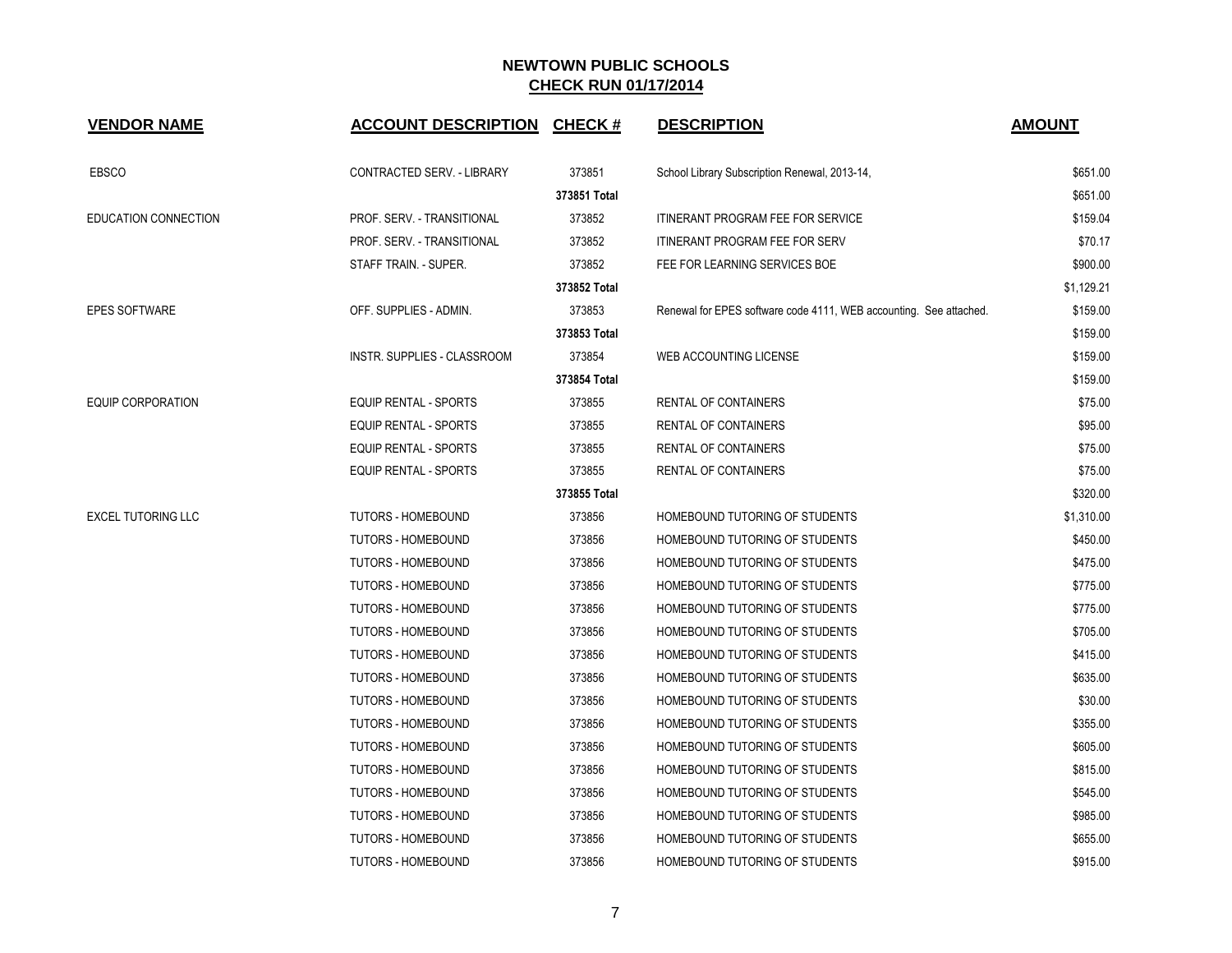| <b>VENDOR NAME</b>               | <b>ACCOUNT DESCRIPTION</b>       | CHECK #      | <b>DESCRIPTION</b>                                          | <b>AMOUNT</b> |
|----------------------------------|----------------------------------|--------------|-------------------------------------------------------------|---------------|
| <b>EXCEL TUTORING LLC</b>        | <b>TUTORS - HOMEBOUND</b>        | 373856       | HOMEBOUND TUTORING OF STUDENTS                              | \$30.00       |
|                                  |                                  | 373856 Total |                                                             | \$10.475.00   |
| F & M ELECTRICAL SUPPLY CO, INC  | B. & G. REPAIRS - M.G.           | 373857       | SANDING FLOORS - MG                                         | \$60.00       |
|                                  | B. & G. REPAIRS - M.S.           | 373857       | POWER FOR D-WING COMPUTER RACK - NMS                        | \$352.62      |
|                                  | B. & G. REPAIRS - H.S.           | 373857       | OUTSIDE LIGHTING CONTROLS / F WING BATHROOM LIGHTING - NHS  | \$327.75      |
|                                  | B. & G. REPAIRS - H.S.           | 373857       | OUTSIDE LIGHTING CONTROLS / F WING BATHROOM LIGHTING - NHS  | \$854.62      |
|                                  | B. & G. REPAIRS - H.S.           | 373857       | OUTSIDE LIGHTING CONTROLS / F WING BATHROOM LIGHTING - NHS  | \$204.01      |
|                                  |                                  | 373857 Total |                                                             | \$1,799.00    |
| MICHELE FINKENSTADT              | STAFF TRAVEL - PUPIL SERV.       | 373858       | TRAVEL JOB COACHING WORKSITES                               | \$57.07       |
|                                  |                                  | 373858 Total |                                                             | \$57.07       |
| THE FOUNDATION SCHOOL            | TUITION - OUT-OF-DISTRICT        | 373859       | TUITION - OUT-OF-DISTRICT                                   | \$24,800.00   |
|                                  |                                  | 373859 Total |                                                             | \$24,800.00   |
| THOM FREAS                       | CONTRACTED SERV. - MUSIC         | 373860       | CONCERT RECORDING- BAND- CHORUS-ORCHESTRA                   | \$700.00      |
|                                  |                                  | 373860 Total |                                                             | \$700.00      |
| <b>FREY SCIENTIFIC</b>           | <b>INSTR. SUPPLIES - SCIENCE</b> | 373861       | Optical Bench Deluxe 1M - 1324383                           | \$51.76       |
|                                  |                                  | 373861 Total |                                                             | \$51.76       |
| <b>BARBARA GASPARINE</b>         | STAFF TRAVEL - ADMIN.            | 373862       | TRAVEL JULY 13 THRU NOV 2013                                | \$84.02       |
|                                  | OFF. SUPPLIES - ADMIN.           | 373862       | ADMIN SUPPLIES & MEETINGS                                   | \$218.24      |
|                                  |                                  | 373862 Total |                                                             | \$302.26      |
| DR. LINDA A. GEJDA               | STAFF TRAVEL - SUPER.            | 373863       | MONTHLY EXPENSE & TRAVEL 2013/14                            | \$300.00      |
|                                  |                                  | 373863 Total |                                                             | \$300.00      |
| DR. JOHN GELINAS                 | PROF. SERV. - PSYCH/MED. EVAL.   | 373864       | PSY EVALUATIONS                                             | \$3,050.00    |
|                                  | PROF. SERV. - PSYCH/MED. EVAL.   | 373864       | PSY EVALUATIONS                                             | \$3,050.00    |
|                                  |                                  | 373864 Total |                                                             | \$6,100.00    |
| GERONNURSING & RESPITE CARE INC. | PROF. SERV. - HEALTH ELEM/RIS    | 373865       | LPN SERVICES - STARR PROGRAM                                | \$483.94      |
|                                  |                                  | 373865 Total |                                                             | \$483.94      |
| <b>GLOBAL MECHANICAL LLC</b>     | <b>B&amp;G CONTRACTED SERV.</b>  | 373866       | NHS HVAC PREVENTATIVE MAINT CONTRACT (YR. 1 OF 3) 2013-2014 | \$27,125.00   |
|                                  | <b>B&amp;G CONTRACTED SERV.</b>  | 373866       | RIS HVAC PREV MAINT CONTRACT - YR. 1 OF 3 - 2013-2014       | \$16,275.00   |
|                                  | <b>B&amp;G CONTRACTED SERV.</b>  | 373866       | HVAC PREVENT MAINT CONTRACT (YR. 2) - HOM                   | \$6,875.00    |
|                                  |                                  | 373866 Total |                                                             | \$50,275.00   |
| <b>MEGHAN GLYNN</b>              | STAFF TRAVEL - SP. ED. PREK-8    | 373867       | TRAVEL FEB THRU MARCH 2013                                  | \$69.50       |
|                                  |                                  | 373867 Total |                                                             | \$69.50       |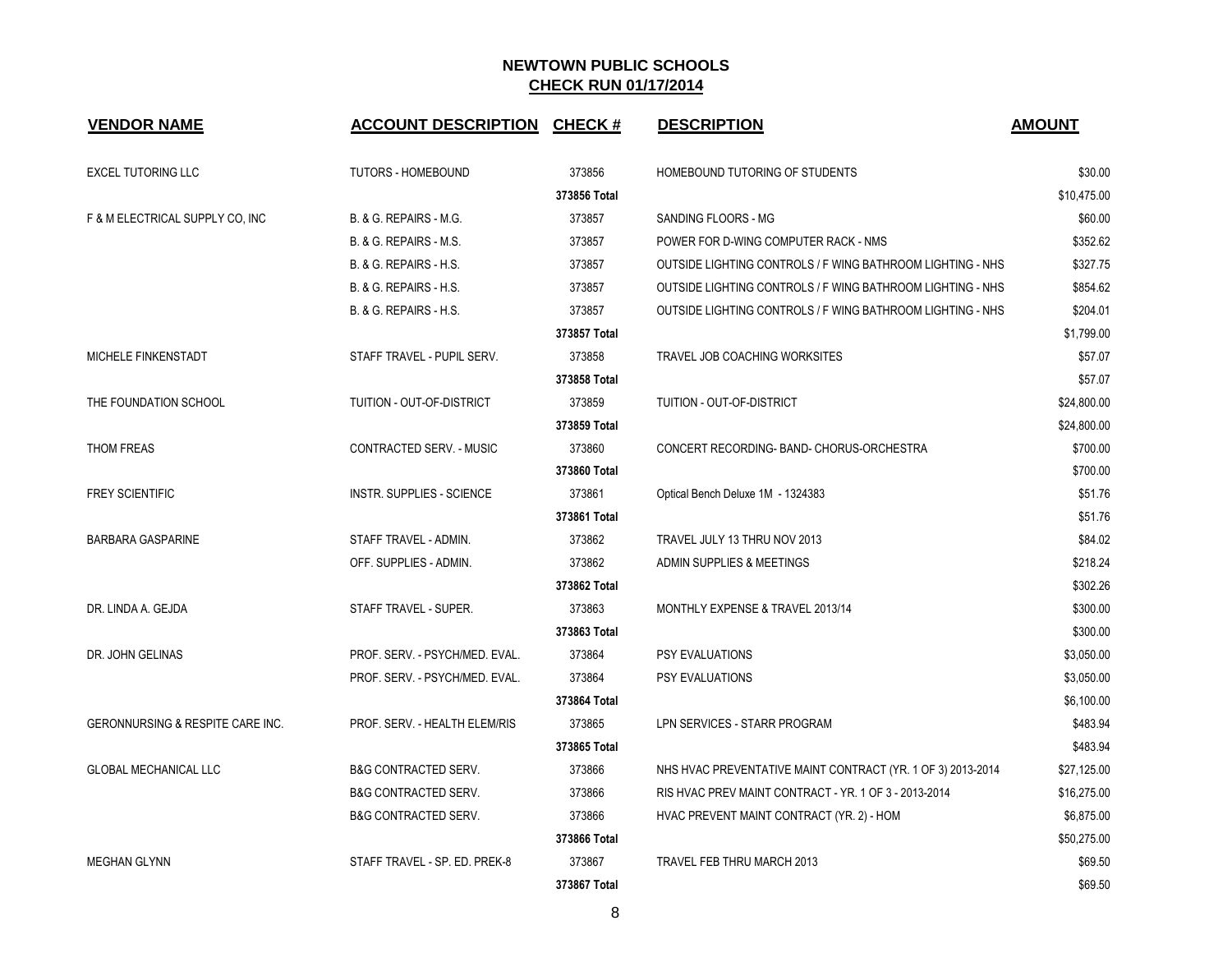| <b>VENDOR NAME</b>                           | <b>ACCOUNT DESCRIPTION</b>          | <b>CHECK#</b> | <b>DESCRIPTION</b>                                    | <b>AMOUNT</b> |
|----------------------------------------------|-------------------------------------|---------------|-------------------------------------------------------|---------------|
| GOLDIE AND LIBRO MUSIC CENTER LLC            | <b>REPAIRS - MUSIC</b>              | 373868        | MUSIC INSTRUMENTS REPAIRS                             | \$195.00      |
|                                              | <b>REPAIRS - MUSIC</b>              | 373868        | MUSIC INSTRUMENTS REPAIRS                             | \$195.00      |
|                                              |                                     | 373868 Total  |                                                       | \$390.00      |
| <b>GOOD IDEAS</b>                            | INSTR. SUPPLIES - CLASSROOM         | 373869        | Utility Caddy Room m 26002, Red                       | \$15.98       |
|                                              | INSTR. SUPPLIES - CLASSROOM         | 373869        | Utility Caddy Rom 26003 yellow                        | \$15.98       |
|                                              | INSTR. SUPPLIES - CLASSROOM         | 373869        | Utility Caddy Rom 26005 green                         | \$15.98       |
|                                              | INSTR. SUPPLIES - CLASSROOM         | 373869        | Utility Caddy Rom 26009 orange                        | \$15.98       |
|                                              | INSTR. SUPPLIES - CLASSROOM         | 373869        | Carte # ESS 27570                                     | \$17.20       |
|                                              | INSTR. SUPPLIES - CLASSROOM         | 373869        | Steel Hand Bell ASH 10050                             | \$4.49        |
|                                              | INSTR. SUPPLIES - CLASSROOM         | 373869        | shipping                                              | \$12.84       |
|                                              | INSTR. SUPPLIES - CLASSROOM         | 373869        | Utility Caddy Rom 26004, blue                         | \$15.98       |
|                                              | INSTR. SUPPLIES - CLASSROOM         | 373869        | shipping                                              | \$2.40        |
|                                              |                                     | 373869 Total  |                                                       | \$116.83      |
| GOVCONNECTION, INC.                          | INSTR. SUPPLIES - CLASSROOM         | 373870        | 05A BLACK PRINT CARTRIDGES FOR HP LASER PRINTER P2035 | \$324.00      |
|                                              |                                     | 373870 Total  |                                                       | \$324.00      |
| <b>GRAINGER</b>                              | B&G SUPPLIES - ADMIN.               | 373871        | <b>DESK CALENDARS</b>                                 | \$36.70       |
|                                              | B. & G. REPAIRS - M.S.              | 373871        | <b>HEATING REPAIRS - NMS</b>                          | \$304.59      |
|                                              |                                     | 373871 Total  |                                                       | \$341.29      |
| <b>GREAT AMERICAN LIFE INSURANCE COMPANY</b> | <b>PENSION PLAN</b>                 | 373872        | #05091106 ID# 0484TAX SHELTERED ANNUITY PAYMENT       | \$5,323.58    |
|                                              |                                     | 373872 Total  |                                                       | \$5,323.58    |
| <b>GROTH MUSIC COMPANY</b>                   | <b>INSTR. SUPPLIES - MUSIC</b>      | 373873        | Instructional supplies -Music - See attached p-1      | \$124.35      |
|                                              | <b>INSTR. SUPPLIES - MUSIC</b>      | 373873        | Instructional Supplies - Music - see attached p-2     | \$67.90       |
|                                              | <b>INSTR. SUPPLIES - MUSIC</b>      | 373873        | Shipping                                              | \$50.40       |
|                                              | <b>INSTR. SUPPLIES - MUSIC</b>      | 373873        | Instructional Supplies -Music - see attached p-2      | \$40.60       |
|                                              |                                     | 373873 Total  |                                                       | \$283.25      |
| HAT CITY PAPER & SUPPLY CO.                  | <b>B&amp;G SUPPLIES - CUSTODIAL</b> | 373874        | PAPER TOWEL / TOILET PAPER - CUST SUPPLIES            | \$3,784.00    |
| HAT CITY PAPER & SUPPLY CO.                  | <b>B&amp;G SUPPLIES - CUSTODIAL</b> | 373874        | PAPER TOWEL / TOILET PAPER - CUST SUPPLIES            | \$4,157.72    |
|                                              |                                     | 373874 Total  |                                                       | \$7,941.72    |
| <b>HEARST CT POST</b>                        | ADVERTISING - BUS. SERV.            | 373875        | LEGAL NOTICE #129471                                  | \$248.48      |
|                                              |                                     | 373875 Total  |                                                       | \$248.48      |
| <b>HOPE ACADEMY</b>                          | TUITION - OUT-OF-DISTRICT           | 373876        | TUITION - OUT-OF-DISTRICT                             | \$6,590.00    |
|                                              |                                     | 373876 Total  |                                                       | \$6,590.00    |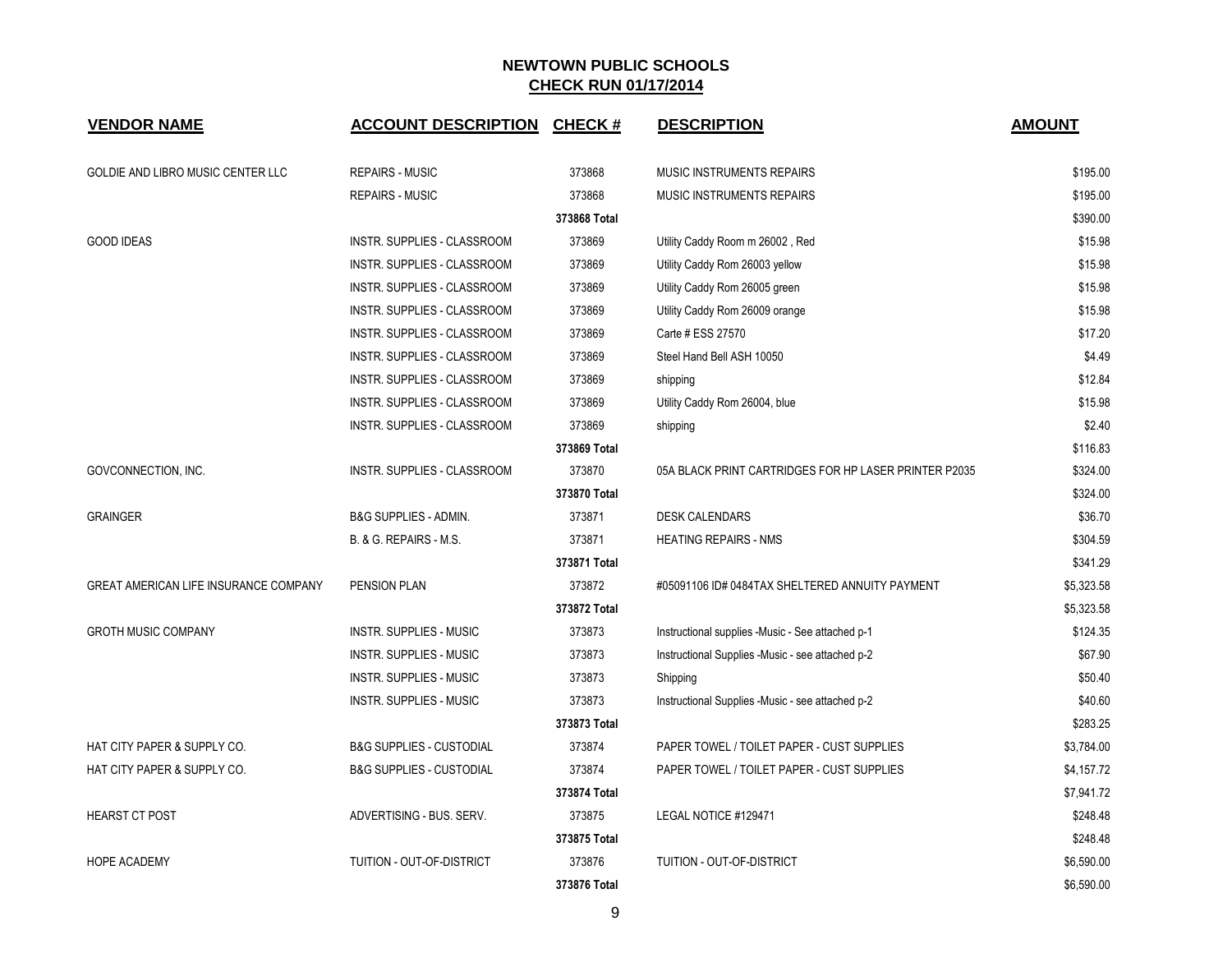| <b>VENDOR NAME</b>                     | <b>ACCOUNT DESCRIPTION</b>          | <b>CHECK#</b> | <b>DESCRIPTION</b>                                          | <b>AMOUNT</b> |
|----------------------------------------|-------------------------------------|---------------|-------------------------------------------------------------|---------------|
| INDUSTRIAL ELECTRIC MOTORS INC.        | B. & G. REPAIRS - M.S.              | 373877        | MOTOR REPAIR (HVAC) - NMS                                   | \$420.00      |
|                                        |                                     | 373877 Total  |                                                             | \$420.00      |
| INSTITUTE FOR EDUCATIONAL DEVELOPMENT  | STAFF TRAIN. - CLASSROOM            | 373878        | Close Reading Strategies 12/19                              | \$229.00      |
|                                        | STAFF TRAIN. - CLASSROOM            | 373878        | Close Reading Strategies 12/19                              | \$229.00      |
|                                        | STAFF TRAIN. - CLASSROOM            | 373878        | Close Reading Strategies 12/19                              | \$458.00      |
|                                        |                                     | 373878 Total  |                                                             | \$916.00      |
| THE INSTITUTE OF PROFESSIONAL PRACTICE | PROF. SERV. - PSYCH/MED. EVAL.      | 373879        | PROF. SERV. - PSYCH/MED. EVAL.                              | \$8,950.00    |
|                                        |                                     | 373879 Total  |                                                             | \$8,950.00    |
| RACHEL KALISH                          | CONTRACTED SERV. - SP/HEAR.         | 373880        | SPEECH SERVICES STARR PROGRAM                               | \$1,200.00    |
|                                        |                                     | 373880 Total  |                                                             | \$1,200.00    |
| <b>KIDS DISCOVER</b>                   | <b>INSTR. SUPPLIES - SCIENCE</b>    | 373881        | <b>LIGHTS</b>                                               | \$125.68      |
|                                        |                                     | 373881 Total  |                                                             | \$125.68      |
| KLINGBERG FAMILY CENTERS INC.          | TUITION - OUT-OF-DISTRICT           | 373882        | TUITION - OUT-OF-DISTRICT                                   | \$9,370.40    |
|                                        |                                     | 373882 Total  |                                                             | \$9,370.40    |
| <b>SHAWN KNAPP</b>                     | STAFF TRAIN. - STAFF DEVELOP.       | 373883        | Presented Developmental Play to the K Teachers (Honorarium) | \$150.00      |
|                                        |                                     | 373883 Total  |                                                             | \$150.00      |
| <b>CHRISTINE LAMAS</b>                 | STAFF TRAVEL - PUPIL SERV.          | 373884        | TRAVEL FEB THRU APRIL 2013                                  | \$112.60      |
|                                        |                                     | 373884 Total  |                                                             | \$112.60      |
| LEAHY'S FUELS INC.                     | PROPANE & NATURAL GAS - M.G.        | 373885        | PROPANE 56117G                                              | \$329.16      |
|                                        | PROPANE & NATURAL GAS - H.S.        | 373885        | PROPANE 97208G                                              | \$1,155.56    |
|                                        |                                     | 373885 Total  |                                                             | \$1,484.72    |
| DR. ANA PAULA MACHADO                  | MEDICAL ADVISOR - HEALTH ADMIN      | 373886        | <b>MEDICAL DIRECTOR</b>                                     | \$846.16      |
|                                        |                                     | 373886 Total  |                                                             | \$846.16      |
| MAGNAKLEEN SERVICES LLC                | <b>B&amp;G SUPPLIES - CUSTODIAL</b> | 373887        | MOP / RUG SERVICE (ALL SCHOOLS) - 2013-2014                 | \$106.20      |
|                                        | <b>B&amp;G SUPPLIES - CUSTODIAL</b> | 373887        | MOP / RUG SERVICE (ALL SCHOOLS) - 2013-2014                 | \$33.80       |
|                                        | <b>B&amp;G SUPPLIES - CUSTODIAL</b> | 373887        | MOP / RUG SERVICE (ALL SCHOOLS) - 2013-2014                 | \$45.45       |
|                                        | <b>B&amp;G SUPPLIES - CUSTODIAL</b> | 373887        | MOP / RUG SERVICE (ALL SCHOOLS) - 2013-2014                 | \$60.65       |
|                                        | <b>B&amp;G SUPPLIES - CUSTODIAL</b> | 373887        | MOP / RUG SERVICE (ALL SCHOOLS) - 2013-2014                 | \$21.50       |
|                                        | <b>B&amp;G SUPPLIES - CUSTODIAL</b> | 373887        | MOP / RUG SERVICE (ALL SCHOOLS) - 2013-2014                 | \$30.65       |
|                                        | <b>B&amp;G SUPPLIES - CUSTODIAL</b> | 373887        | MOP / RUG SERVICE (ALL SCHOOLS) - 2013-2014                 | \$28.25       |
|                                        | <b>B&amp;G SUPPLIES - CUSTODIAL</b> | 373887        | MOP / RUG SERVICE (ALL SCHOOLS) - 2013-2014                 | \$106.20      |
|                                        | <b>B&amp;G SUPPLIES - CUSTODIAL</b> | 373887        | MOP / RUG SERVICE (ALL SCHOOLS) - 2013-2014                 | \$33.80       |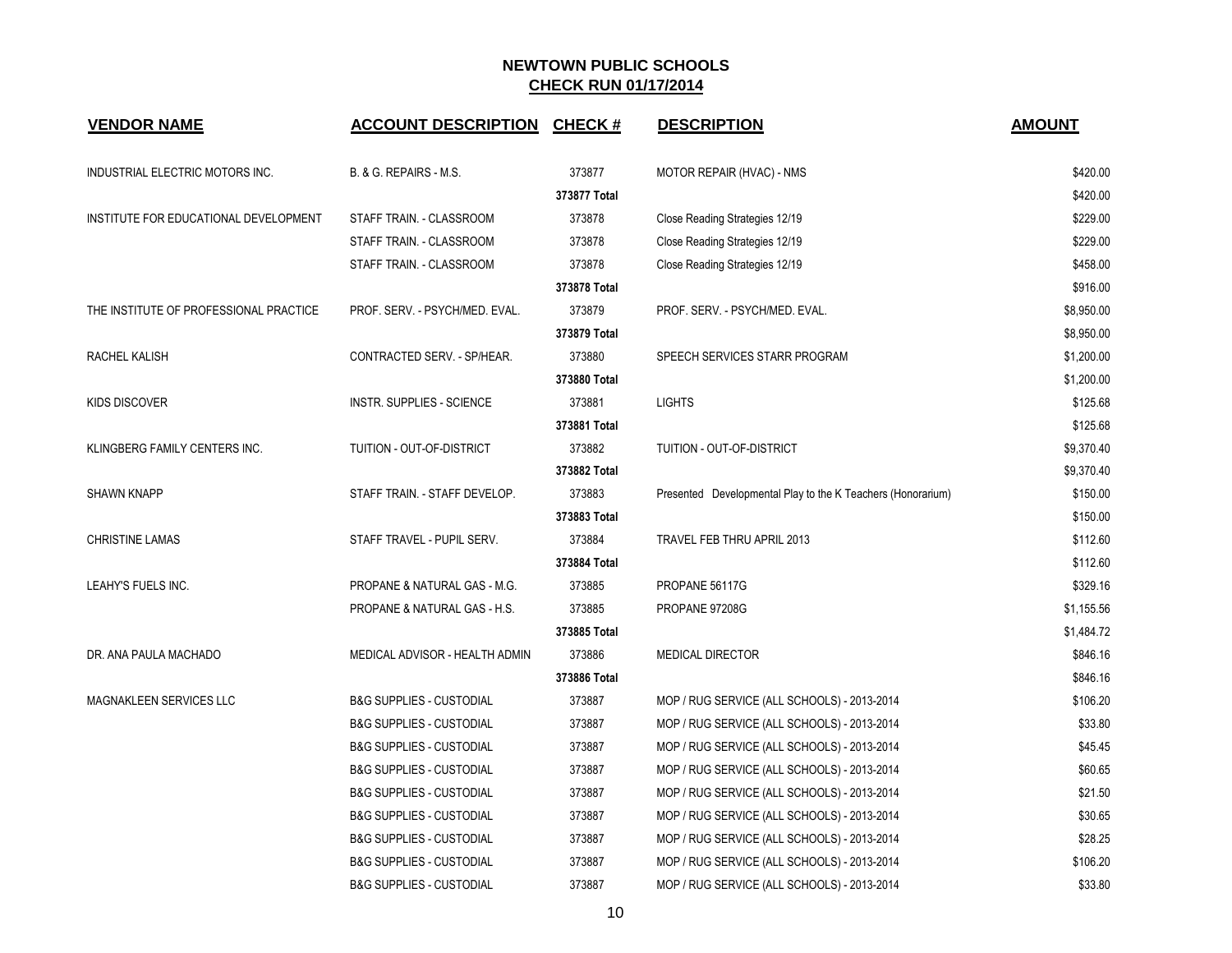| <b>VENDOR NAME</b>                 | <b>ACCOUNT DESCRIPTION CHECK #</b>  |              | <b>DESCRIPTION</b>                          | <b>AMOUNT</b> |
|------------------------------------|-------------------------------------|--------------|---------------------------------------------|---------------|
| MAGNAKLEEN SERVICES LLC            | <b>B&amp;G SUPPLIES - CUSTODIAL</b> | 373887       | MOP / RUG SERVICE (ALL SCHOOLS) - 2013-2014 | \$181.50      |
|                                    | <b>B&amp;G SUPPLIES - CUSTODIAL</b> | 373887       | MOP / RUG SERVICE (ALL SCHOOLS) - 2013-2014 | \$45.45       |
|                                    | <b>B&amp;G SUPPLIES - CUSTODIAL</b> | 373887       | MOP / RUG SERVICE (ALL SCHOOLS) - 2013-2014 | \$60.65       |
|                                    | <b>B&amp;G SUPPLIES - CUSTODIAL</b> | 373887       | MOP / RUG SERVICE (ALL SCHOOLS) - 2013-2014 | \$21.50       |
|                                    | <b>B&amp;G SUPPLIES - CUSTODIAL</b> | 373887       | MOP / RUG SERVICE (ALL SCHOOLS) - 2013-2014 | \$30.65       |
|                                    | <b>B&amp;G SUPPLIES - CUSTODIAL</b> | 373887       | MOP / RUG SERVICE (ALL SCHOOLS) - 2013-2014 | \$28.25       |
|                                    | <b>B&amp;G SUPPLIES - CUSTODIAL</b> | 373887       | MOP / RUG SERVICE (ALL SCHOOLS) - 2013-2014 | \$106.20      |
|                                    | <b>B&amp;G SUPPLIES - CUSTODIAL</b> | 373887       | MOP / RUG SERVICE (ALL SCHOOLS) - 2013-2014 | \$33.80       |
|                                    | <b>B&amp;G SUPPLIES - CUSTODIAL</b> | 373887       | MOP / RUG SERVICE (ALL SCHOOLS) - 2013-2014 | \$18.00       |
|                                    | <b>B&amp;G SUPPLIES - CUSTODIAL</b> | 373887       | MOP / RUG SERVICE (ALL SCHOOLS) - 2013-2014 | \$127.50      |
|                                    | <b>B&amp;G SUPPLIES - CUSTODIAL</b> | 373887       | MOP / RUG SERVICE (ALL SCHOOLS) - 2013-2014 | \$130.00      |
|                                    | <b>B&amp;G SUPPLIES - CUSTODIAL</b> | 373887       | MOP / RUG SERVICE (ALL SCHOOLS) - 2013-2014 | \$166.50      |
|                                    | <b>B&amp;G SUPPLIES - CUSTODIAL</b> | 373887       | MOP / RUG SERVICE (ALL SCHOOLS) - 2013-2014 | \$48.50       |
|                                    | <b>B&amp;G SUPPLIES - CUSTODIAL</b> | 373887       | MOP / RUG SERVICE (ALL SCHOOLS) - 2013-2014 | \$19.50       |
|                                    | <b>B&amp;G SUPPLIES - CUSTODIAL</b> | 373887       | MOP / RUG SERVICE (ALL SCHOOLS) - 2013-2014 | \$18.00       |
|                                    | <b>B&amp;G SUPPLIES - CUSTODIAL</b> | 373887       | MOP / RUG SERVICE (ALL SCHOOLS) - 2013-2014 | \$18.00       |
|                                    | <b>B&amp;G SUPPLIES - CUSTODIAL</b> | 373887       | MOP / RUG SERVICE (ALL SCHOOLS) - 2013-2014 | \$127.50      |
|                                    | <b>B&amp;G SUPPLIES - CUSTODIAL</b> | 373887       | MOP / RUG SERVICE (ALL SCHOOLS) - 2013-2014 | \$130.00      |
|                                    | <b>B&amp;G SUPPLIES - CUSTODIAL</b> | 373887       | MOP / RUG SERVICE (ALL SCHOOLS) - 2013-2014 | \$166.50      |
|                                    | <b>B&amp;G SUPPLIES - CUSTODIAL</b> | 373887       | MOP / RUG SERVICE (ALL SCHOOLS) - 2013-2014 | \$48.50       |
|                                    | <b>B&amp;G SUPPLIES - CUSTODIAL</b> | 373887       | MOP / RUG SERVICE (ALL SCHOOLS) - 2013-2014 | \$19.50       |
|                                    | <b>B&amp;G SUPPLIES - CUSTODIAL</b> | 373887       | MOP / RUG SERVICE (ALL SCHOOLS) - 2013-2014 | \$18.00       |
|                                    | <b>B&amp;G SUPPLIES - CUSTODIAL</b> | 373887       | MOP / RUG SERVICE (ALL SCHOOLS) - 2013-2014 | \$18.00       |
|                                    | <b>B&amp;G SUPPLIES - CUSTODIAL</b> | 373887       | MOP / RUG SERVICE (ALL SCHOOLS) - 2013-2014 | \$137.50      |
|                                    |                                     | 373887 Total |                                             | \$2,186.00    |
| MANKA CONSTRUCTION & REMOLDING LLC | B. & G. IMPROVE - H.                | 373888       | MAIN OFFICE DOORS - HAWL                    | \$1,350.00    |
|                                    |                                     | 373888 Total |                                             | \$1,350.00    |
| W.B. MASON., INC                   | OFF. SUPPLIES - BUS. SERV.          | 373889       | SUPPLIES 2013/14                            | \$36.76       |
|                                    | OFF. SUPPLIES - BUS. SERV.          | 373889       | SUPPLIES 2013/14                            | \$56.61       |
|                                    | OFF. SUPPLIES - BUS. SERV.          | 373889       | SUPPLIES 2013/14                            | \$30.00       |
|                                    | OFF. SUPPLIES - BUS. SERV.          | 373889       | SUPPLIES 2013/14                            | \$117.90      |
|                                    | OFF. SUPPLIES - BUS. SERV.          | 373889       | SUPPLIES 2013/14                            | \$59.95       |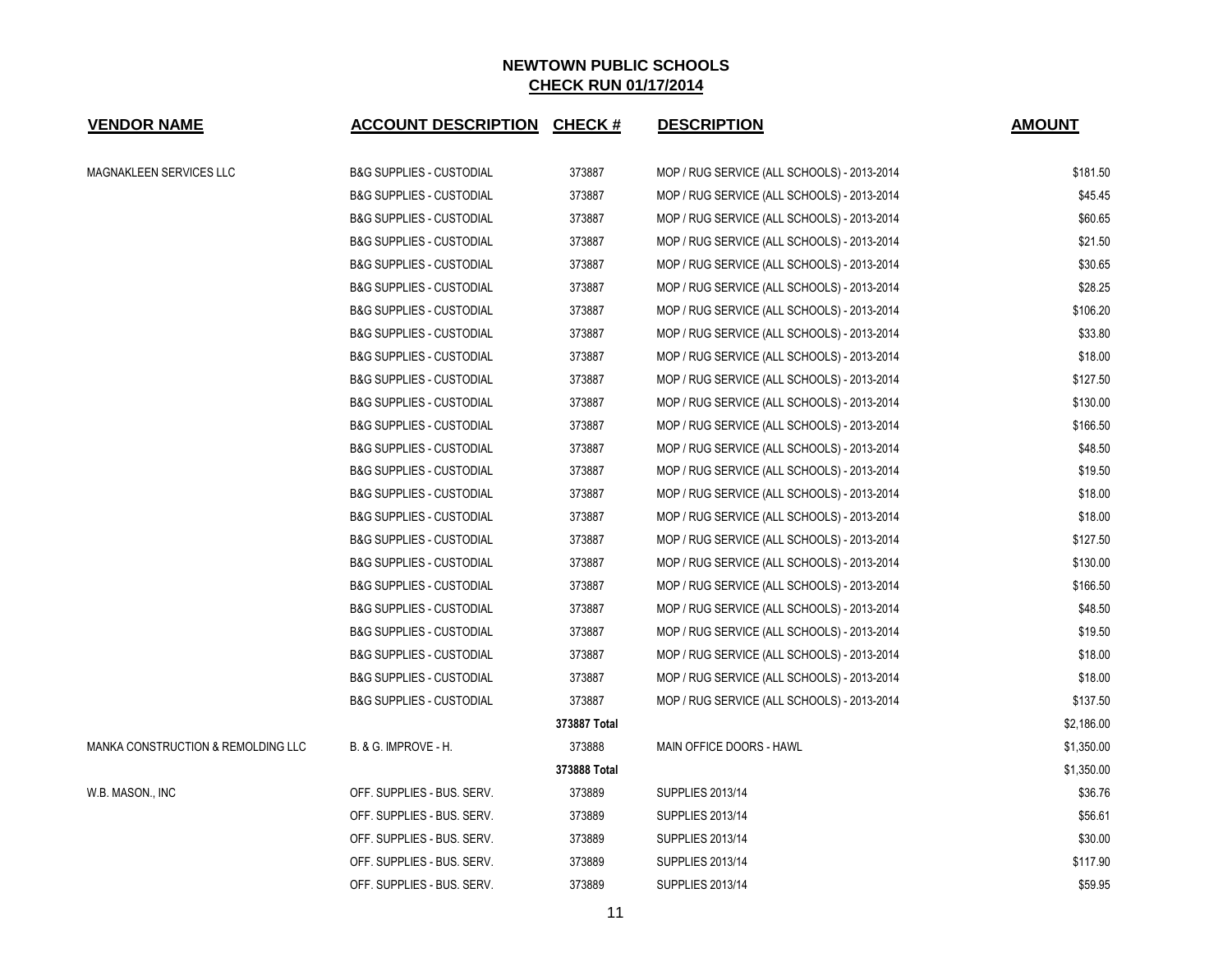| <b>VENDOR NAME</b>                   | <b>ACCOUNT DESCRIPTION</b>          | <b>CHECK#</b> | <b>DESCRIPTION</b>                                        | <b>AMOUNT</b> |
|--------------------------------------|-------------------------------------|---------------|-----------------------------------------------------------|---------------|
| W.B. MASON., INC                     | OFF. SUPPLIES - BUS. SERV.          | 373889        | <b>SUPPLIES 2013/14</b>                                   | \$192.93      |
|                                      | OFF. SUPPLIES - BUS. SERV.          | 373889        | <b>SUPPLIES 2013/14</b>                                   | \$61.87       |
|                                      | INSTR. SUPPLIES - CLASSROOM         | 373889        | Manila Tag Board # PAC 5184-bid prices                    | \$37.40       |
|                                      | INSTR. SUPPLIES - CLASSROOM         | 373889        | White Tag Board # PAC 5284-bid prices                     | \$35.80       |
|                                      | INSTR. SUPPLIES - CLASSROOM         | 373889        | Colored Dot Labels, Neon, AVE-05473, 3/4 inch round       | (\$4.72)      |
|                                      | INSTR. SUPPLIES - CLASSROOM         | 373889        | Black Chisel EXPO Dry Erase Markers                       | \$4.22        |
|                                      | INSTR. SUPPLIES - CLASSROOM         | 373889        | Red Chisel EXPO Dry Erase Markers,                        | \$4.22        |
|                                      | INSTR. SUPPLIES - CLASSROOM         | 373889        | Blue Chisel EXPO Dry Erase Markers,                       | \$4.22        |
|                                      | INSTR. SUPPLIES - CLASSROOM         | 373889        | Green Chisel EXPO Dry Erase Markers, SAN-83004,           | \$4.22        |
|                                      | <b>INSTR. SUPPLIES - MUSIC</b>      | 373889        | Best Rite porcelain dry erase board, magnetic, BLT2H2NCM, | \$159.95      |
|                                      | <b>INSTR. SUPPLIES - MUSIC</b>      | 373889        | Best Rite porcelain dry erase board, magnetic, BLT2H2NCM, | (\$159.95)    |
|                                      | INSTR. SUPPLIES - SP. ED. H.S.      | 373889        | CARTRIDGES HEWCE278A                                      | \$319.96      |
|                                      | OFF. SUPPLIES - PUPIL SERV.         | 373889        | KMW34801 WRIST PILLOW                                     | \$32.80       |
|                                      | OFF. SUPPLIES - PUPIL SERV.         | 373889        | KMW57822 MOUSE WRIST PILLOW PAD                           | \$7.37        |
|                                      | OFF. SUPPLIES - PUPIL SERV.         | 373889        | Lvr61012 ERGONOMIC LASER MOUSE                            | \$25.24       |
|                                      |                                     | 373889 Total  |                                                           | \$1,026.75    |
| <b>MASON'S FARM MARKET</b>           | INSTR. SUPPLIES - C.W.E.            | 373890        | <b>PUMPKINS</b>                                           | \$104.00      |
|                                      |                                     | 373890 Total  |                                                           | \$104.00      |
| KATHERINE H. MATZ                    | STAFF TRAVEL - PUPIL SERV.          | 373891        | TRAVEL 11/04/2013                                         | \$58.31       |
|                                      | STAFF TRAVEL - PUPIL SERV.          | 373891        | TRAVEL 01/10/2014                                         | \$57.79       |
|                                      |                                     | 373891 Total  |                                                           | \$116.10      |
| MCKENNEY MECHANICAL CONTRACTORS INC. | <b>EMERGENCY REPAIRS - HOM.</b>     | 373892        | BOILER #1 FLAME FAILURE - HOM                             | \$2,685.86    |
|                                      | <b>EMERGENCY REPAIRS - H.S.</b>     | 373892        | REPLACE LEAKING FLEX AT MAIN ENTRANCE - NHS               | \$3,552.00    |
|                                      |                                     | 373892 Total  |                                                           | \$6,237.86    |
| <b>METRO SWIM SHOP</b>               | <b>INSTR. SUPPLIES - SPORTS</b>     | 373893        | <b>SWIMSUITS</b>                                          | \$1,179.70    |
|                                      | INSTR. SUPPLIES - SPORTS            | 373893        | <b>SWIM CAPS</b>                                          | \$570.00      |
|                                      |                                     | 373893 Total  |                                                           | \$1,749.70    |
| E. A. MORSE & CO. INC.               | <b>REPAIRS - CUSTODIAL</b>          | 373894        | CUSTODIAL MACHINE REPAIR (BURNISHER) -                    | \$2,890.42    |
|                                      | REPAIRS - CUSTODIAL                 | 373894        | <b>CUSTODIAL MACHINE REPAIR (BURNISHER) -</b>             | \$85.82       |
|                                      | <b>B&amp;G SUPPLIES - CUSTODIAL</b> | 373894        | NABC BATHROOM CLEANER - CUST SUPPLIES                     | \$4,091.04    |
|                                      |                                     | 373894 Total  |                                                           | \$7,067.28    |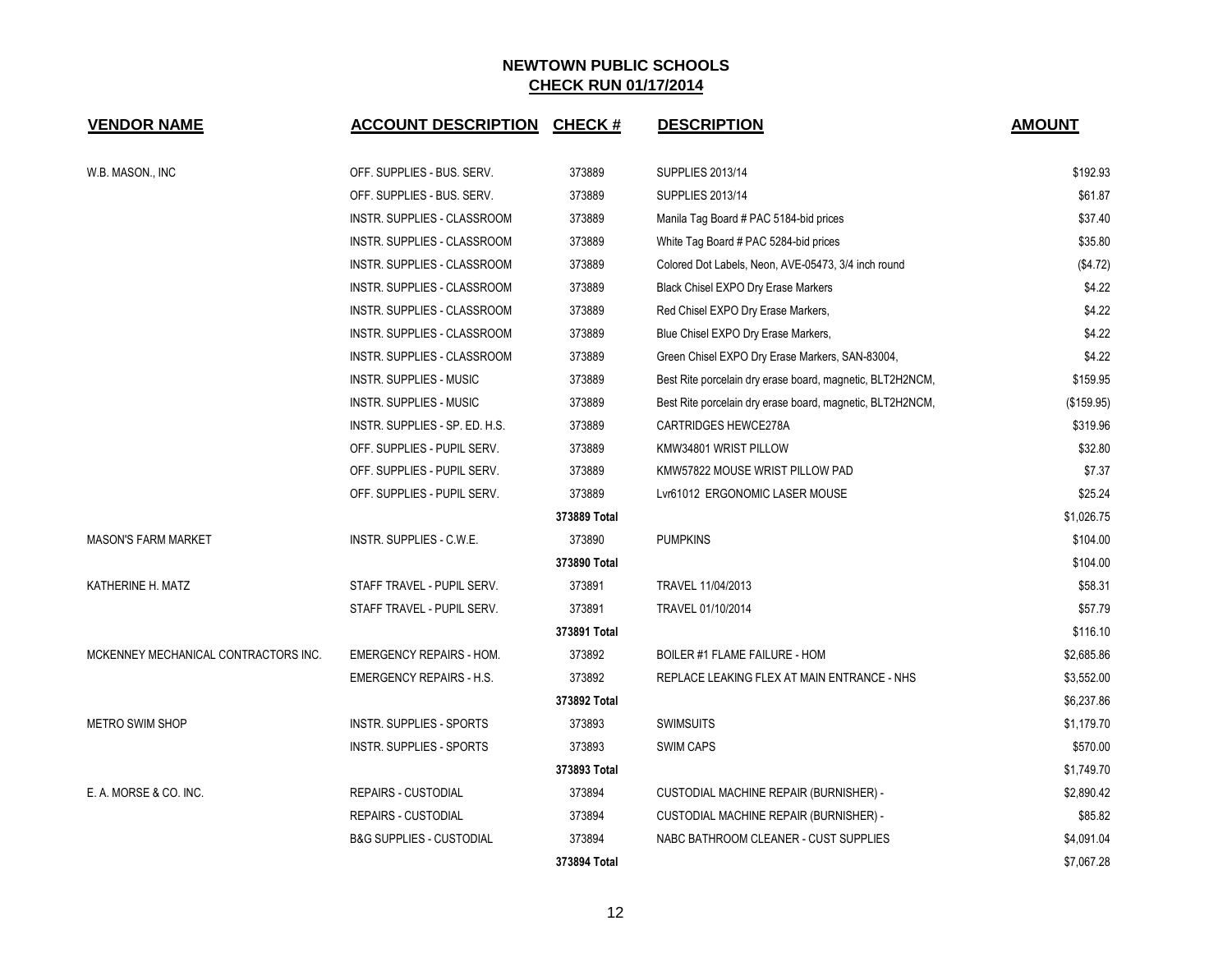| <b>VENDOR NAME</b>           | <b>ACCOUNT DESCRIPTION</b>       | <b>CHECK#</b> | <b>DESCRIPTION</b>                                                 | <b>AMOUNT</b> |
|------------------------------|----------------------------------|---------------|--------------------------------------------------------------------|---------------|
| MUSIC & ARTS CENTER, INC.    | <b>INSTR. SUPPLIES - MUSIC</b>   | 373895        | For Orchestra supplies throughout the school year.                 | \$5.56        |
|                              | <b>INSTR. SUPPLIES - MUSIC</b>   | 373895        | For Orchestra supplies throughout the school year.                 | \$23.10       |
|                              |                                  | 373895 Total  |                                                                    | \$28.66       |
| <b>NCS PEARSON INC.</b>      | INSTR. SUPPLIES - SOC. WORKERS   | 373896        | SSIS ITEM NUMBER 14120 TEST KIT                                    | \$261.00      |
|                              | INSTR. SUPPLIES - SOC. WORKERS   | 373896        | <b>SHIPPING</b>                                                    | \$15.66       |
|                              |                                  | 373896 Total  |                                                                    | \$276.66      |
| <b>NESS AUTOMOTIVE</b>       | <b>B&amp;G SUPPLIES - MAINT.</b> | 373897        | FLOOR MATS FOR MAINT VEHICLE - 58NT                                | \$229.90      |
|                              |                                  | 373897 Total  |                                                                    | \$229.90      |
| NEW ENGLAND CTR FOR CHILDREN | TUITION - OUT-OF-DISTRICT        | 373898        | TUITION - OUT-OF-DISTRICT                                          | \$14,804.99   |
|                              |                                  | 373898 Total  |                                                                    | \$14,804.99   |
| NEWTOWN BOARD OF EDUCATION   | MEDICAL INS. PREMIUMS            | 373899        | <b>LONG TERM DISABILITY</b>                                        | \$3,358.57    |
|                              | <b>ADMINISTRATION FEES</b>       | 373899        | <b>DENTAL ADMIN</b>                                                | \$2,815.00    |
|                              | <b>ADMINISTRATION FEES</b>       | 373899        | COBRA ADM FEE DEC 2013                                             | \$300.00      |
|                              | <b>ADMINISTRATION FEES</b>       | 373899        | COBRA ADM FEE JAN 2014                                             | \$300.00      |
|                              | <b>ADMINISTRATION FEES</b>       | 373899        | RETIREE ADMIN FEE NOV 2013                                         | \$235.00      |
|                              | <b>ADMINISTRATION FEES</b>       | 373899        | RETIREE ADM FEE DEC 2013                                           | \$225.00      |
|                              | <b>LIFE INSURANCE</b>            | 373899        | <b>AD&amp;D PREMIUM</b>                                            | \$1,227.42    |
|                              | LIFE INSURANCE                   | 373899        | LIFE PREMIUM                                                       | \$6,137.10    |
|                              |                                  | 373899 Total  |                                                                    | \$14,598.09   |
| <b>NEWTOWN DELI</b>          | <b>INSTR. SUPPLIES - SPORTS</b>  | 373900        | <b>GIRLS BASKETBALL TOURNAMENT</b>                                 | \$715.00      |
|                              |                                  | 373900 Total  |                                                                    | \$715.00      |
| NEWTOWN FOOD SERVICE         | OFF. SUPPLIES - ADMIN.           | 373901        | Professional Development refreshments for staff. Per invoice 10207 | \$130.00      |
|                              |                                  | 373901 Total  |                                                                    | \$130.00      |
| NEWTOWN HARDWARE             | <b>B&amp;G SUPPLIES - MAINT.</b> | 373902        | MAINTENANCE SUPPLIES - 2013-2014                                   | \$35.07       |
|                              | <b>B&amp;G SUPPLIES - MAINT.</b> | 373902        | MAINTENANCE SUPPLIES - 2013-2014                                   | \$37.81       |
|                              | <b>B&amp;G SUPPLIES - MAINT.</b> | 373902        | MAINTENANCE SUPPLIES - 2013-2014                                   | \$28.78       |
|                              | <b>B&amp;G SUPPLIES - MAINT.</b> | 373902        | MAINTENANCE SUPPLIES - 2013-2014                                   | \$16.85       |
|                              | <b>B&amp;G SUPPLIES - MAINT.</b> | 373902        | MAINTENANCE SUPPLIES - 2013-2014                                   | \$55.35       |
|                              | <b>B&amp;G SUPPLIES - MAINT.</b> | 373902        | MAINTENANCE SUPPLIES - 2013-2014                                   | \$18.23       |
|                              | <b>B&amp;G SUPPLIES - MAINT.</b> | 373902        | MAINTENANCE SUPPLIES - 2013-2014                                   | \$15.79       |
|                              | <b>B&amp;G SUPPLIES - MAINT.</b> | 373902        | MAINTENANCE SUPPLIES - 2013-2014                                   | \$44.99       |
|                              | <b>B&amp;G SUPPLIES - MAINT.</b> | 373902        | MAINTENANCE SUPPLIES - 2013-2014                                   | \$19.15       |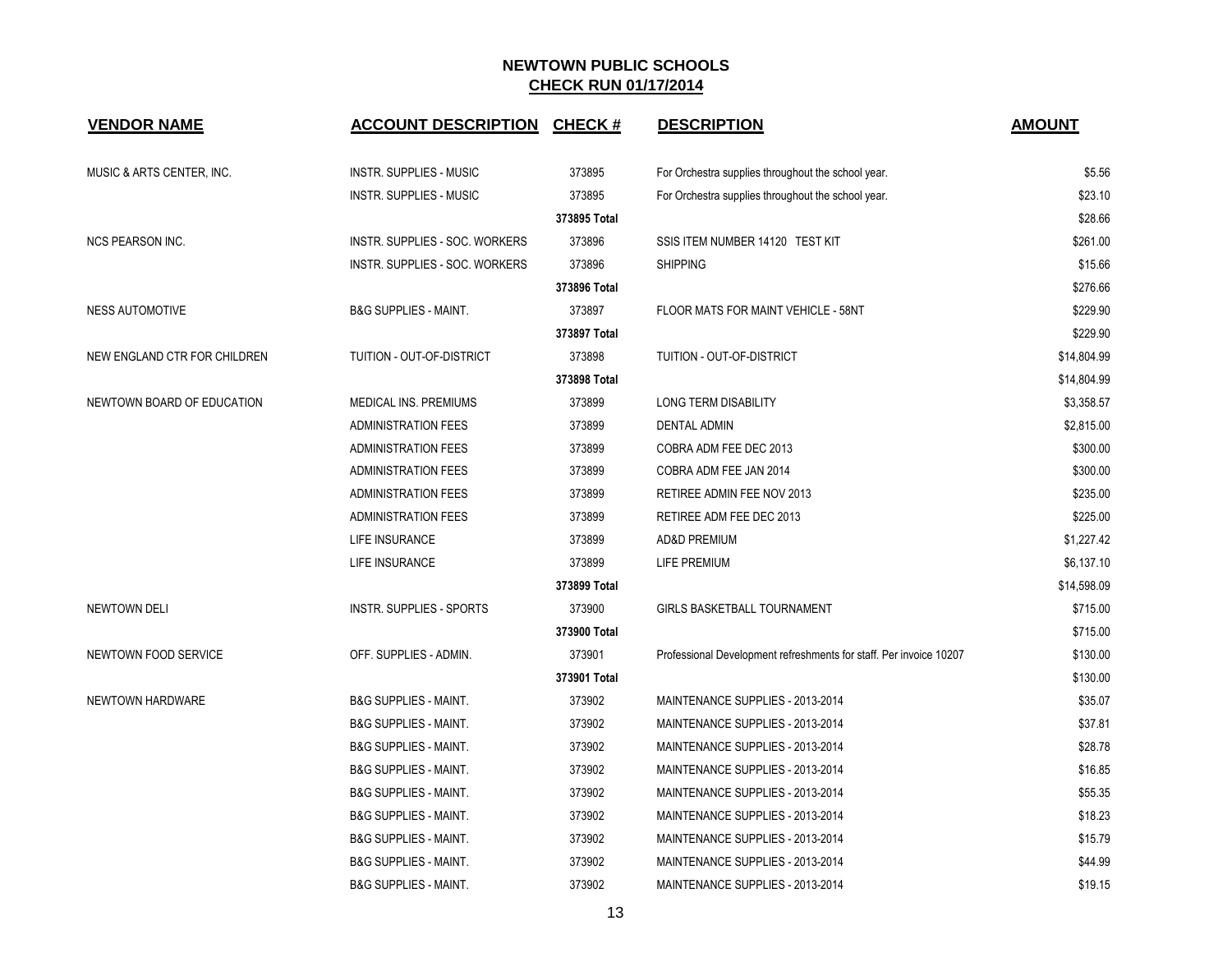| <b>VENDOR NAME</b>           | <b>ACCOUNT DESCRIPTION CHECK #</b> |              | <b>DESCRIPTION</b>                                                  | <b>AMOUNT</b> |
|------------------------------|------------------------------------|--------------|---------------------------------------------------------------------|---------------|
| NEWTOWN HARDWARE             | <b>B&amp;G SUPPLIES - MAINT.</b>   | 373902       | MAINTENANCE SUPPLIES - 2013-2014                                    | \$34.43       |
|                              | <b>B&amp;G SUPPLIES - MAINT.</b>   | 373902       | MAINTENANCE SUPPLIES - 2013-2014                                    | \$12.39       |
|                              | <b>B&amp;G SUPPLIES - MAINT.</b>   | 373902       | MAINTENANCE SUPPLIES - 2013-2014                                    | \$4.49        |
|                              | <b>B&amp;G SUPPLIES - MAINT.</b>   | 373902       | MAINTENANCE SUPPLIES - 2013-2014                                    | \$18.95       |
|                              | <b>B&amp;G SUPPLIES - MAINT.</b>   | 373902       | MAINTENANCE SUPPLIES - 2013-2014                                    | \$16.15       |
|                              | <b>B&amp;G SUPPLIES - MAINT.</b>   | 373902       | MAINTENANCE SUPPLIES - 2013-2014                                    | \$27.42       |
|                              | <b>B&amp;G SUPPLIES - MAINT.</b>   | 373902       | MAINTENANCE SUPPLIES - 2013-2014                                    | \$6.82        |
|                              | <b>B&amp;G SUPPLIES - MAINT.</b>   | 373902       | MAINTENANCE SUPPLIES - 2013-2014                                    | \$23.24       |
|                              |                                    | 373902 Total |                                                                     | \$415.91      |
| NEWTOWN HARDWARE             | <b>INSTR. SUPPLIES - SPORTS</b>    | 373903       | <b>SUPPLIES</b>                                                     | \$24.04       |
|                              |                                    | 373903 Total |                                                                     | \$24.04       |
| NEWTOWN MIDDLE SCHOOL        | CONTRACTED SERV. - SPORTS          | 373904       | For payment of Referees, and Umpires throughout the playing season. | \$473.84      |
|                              |                                    | 373904 Total |                                                                     | \$473.84      |
| NEWTOWN POWER EQUIPMENT INC. | REPAIRS - MAINT.                   | 373905       | SNOW BLOWER REPAIR PARTS                                            | \$195.78      |
|                              |                                    | 373905 Total |                                                                     | \$195.78      |
| ON-SITE SHREDDING            | CONTRACTED SERV. - BUS. SERV.      | 373906       | SHREDDING SERV AT C/O 2013/14                                       | \$35.00       |
|                              | CONTRACTED SERV. - BUS. SERV.      | 373906       | SHREDDING OF 100 BOXES                                              | \$600.00      |
|                              |                                    | 373906 Total |                                                                     | \$635.00      |
| PAINTER'S SUPPLY 2 - DANBURY | B. & G. REPAIRS - H.S.             | 373907       | PAINT FOYER - NHS                                                   | \$620.90      |
|                              | B. & G. REPAIRS - H.S.             | 373907       | PAINT FOYER - NHS                                                   | \$353.12      |
|                              |                                    | 373907 Total |                                                                     | \$974.02      |
| PALOS SPORTS INC.            | <b>INSTR. SUPPLIES - P.E.</b>      | 373908       | Instructional supplies PE - Quote # 162542-00                       | \$940.14      |
|                              |                                    | 373908 Total |                                                                     | \$940.14      |
| PC & MAC EXCHANGE            | REPAIRS - INFO. TECH.              | 373909       | AC Adapter Dell Latitude 5420 part # 788348                         | \$75.00       |
|                              | REPAIRS - INFO. TECH.              | 373909       | ShippingQUOTE 113781                                                | \$12.00       |
|                              |                                    | 373909 Total |                                                                     | \$87.00       |
| PCM-G                        | REPAIRS - INFO. TECH.              | 373910       | SMART OL 1500VA RM TWR 2U-UPS 6RCPTI US - Tripp Lite - 604501       | \$1,291.98    |
|                              |                                    | 373910 Total |                                                                     | \$1,291.98    |
| J.W. PEPPER & SON INC.       | <b>INSTR. SUPPLIES - MUSIC</b>     | 373911       | <b>MUSIC SUPPLIES</b>                                               | \$70.99       |
|                              | <b>INSTR. SUPPLIES - MUSIC</b>     | 373911       | <b>MUSIC SUPPLIES</b>                                               | \$83.99       |
|                              | <b>INSTR. SUPPLIES - MUSIC</b>     | 373911       | <b>MUSIC SUPPLIES</b>                                               | \$164.99      |
|                              | <b>INSTR. SUPPLIES - MUSIC</b>     | 373911       | <b>MUSIC SUPPLIES</b>                                               | \$75.00       |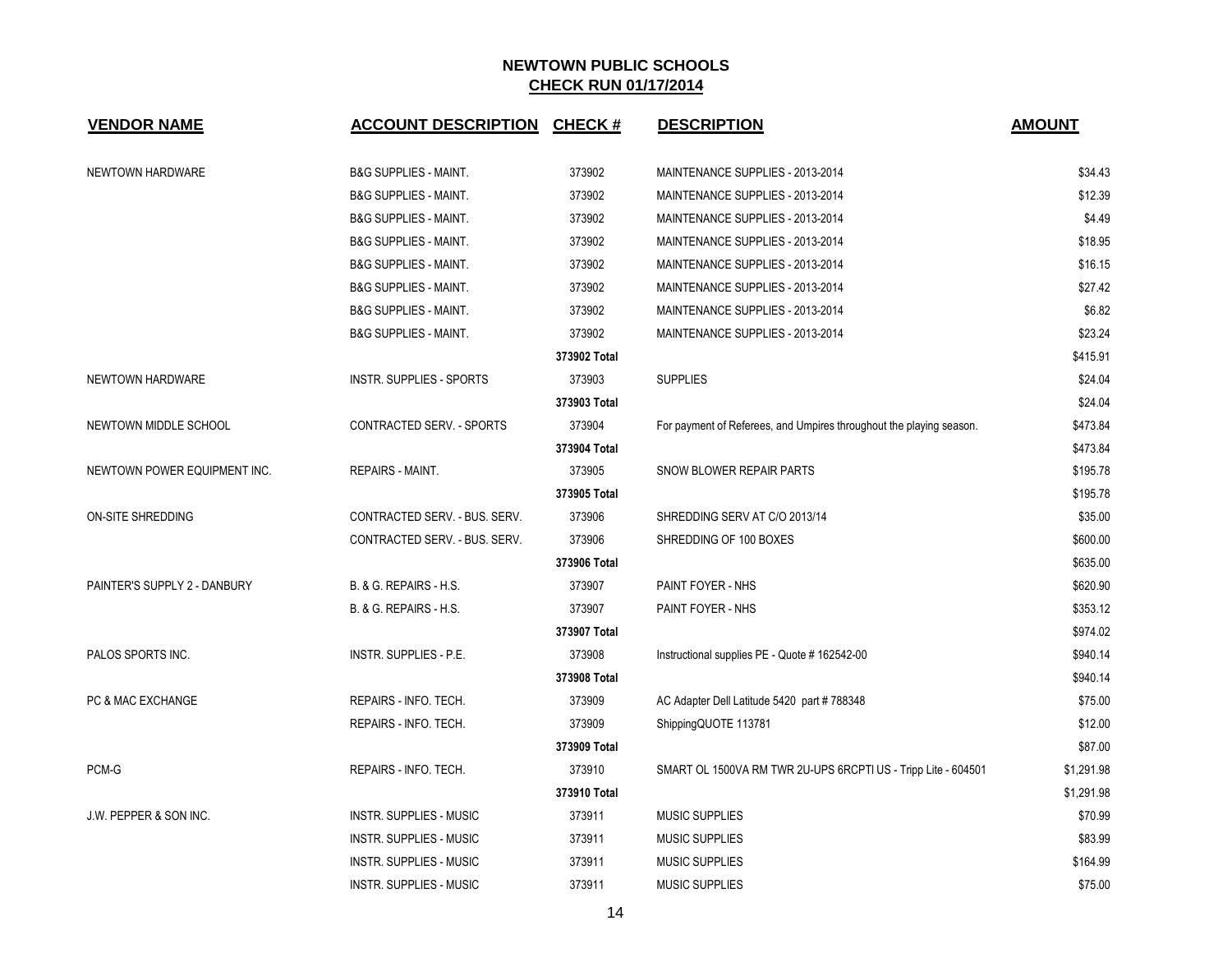| <b>VENDOR NAME</b>            | <b>ACCOUNT DESCRIPTION</b>       | <b>CHECK#</b> | <b>DESCRIPTION</b>                      | <b>AMOUNT</b> |
|-------------------------------|----------------------------------|---------------|-----------------------------------------|---------------|
| J.W. PEPPER & SON INC.        | <b>INSTR. SUPPLIES - MUSIC</b>   | 373911        | <b>MUSIC SUPPLIES</b>                   | \$150.99      |
|                               |                                  | 373911 Total  |                                         | \$545.96      |
| <b>MARABETH PEREIRA</b>       | OFF. SUPPLIES - ADMIN.           | 373912        | C.A.R.E.S. POSTERS                      | \$359.60      |
|                               |                                  | 373912 Total  |                                         | \$359.60      |
| PERKINS SCHOOL FOR THE BLIND  | TUITION - OUT-OF-DISTRICT        | 373913        | TUITION - OUT-OF-DISTRICT               | \$16,232.25   |
|                               |                                  | 373913 Total  |                                         | \$16,232.25   |
| DONNA PERUGINI                | INSTR. SUPPLIES - CLASSROOM      | 373914        | FRAMING FOR SCHOOL DOCUMENT             | \$14.89       |
|                               |                                  | 373914 Total  |                                         | \$14.89       |
| <b>JO-ANN PETERS</b>          | OFF. SUPPLIES - ADMIN.           | 373915        | SECURITY MAGNETS & MEETING SUPPLIES     | \$35.64       |
|                               |                                  | 373915 Total  |                                         | \$35.64       |
| <b>LISA PETROVICH</b>         | OFF. SUPPLIES - ADMIN.           | 373916        | <b>MEETING EOY</b>                      | \$63.07       |
|                               |                                  | 373916 Total  |                                         | \$63.07       |
| PETTY CASH                    | OFF. SUPPLIES - ADMIN.           | 373917        | PETTY CASH                              | \$36.70       |
|                               | OFF. SUPPLIES - ADMIN.           | 373917        | PETTY CASH                              | \$50.00       |
|                               | <b>INSTR. SUPPLIES - ART</b>     | 373917        | PETTY CASH                              | \$31.76       |
|                               | INSTR. SUPPLIES - COMPUTER ED.   | 373917        | PETTY CASH                              | \$16.00       |
|                               | INSTR. SUPPLIES - READING        | 373917        | PETTY CASH                              | \$11.20       |
|                               | STAFF TRAIN. - CLASSROOM         | 373917        | PETTY CASH                              | \$25.00       |
|                               | INSTR. SUPPLIES - GUIDANCE       | 373917        | PETTY CASH                              | \$4.99        |
|                               |                                  | 373917 Total  |                                         | \$175.65      |
| PETTY CASH - PRESCH HS        | INSTR. SUPPLIES - SP. ED. PREK-8 | 373918        | PETTY CASH                              | \$389.26      |
|                               |                                  | 373918 Total  |                                         | \$389.26      |
| POSTMASTER - NEWTOWN          | POSTAGE - ADMIN.                 | 373919        | strips 4-ever stamps                    | \$460.00      |
|                               |                                  | 373919 Total  |                                         | \$460.00      |
| PEGGY RAGAINI                 | INSTR. SUPPLIES - CLASSROOM      | 373920        | PIZZA FOR JR/SR PROJECT CLASS           | \$65.45       |
|                               |                                  | 373920 Total  |                                         | \$65.45       |
| THE READING & WRITING PROJECT | STAFF TRAIN. - STAFF DEVELOP.    | 373921        | Monthly Training: Haw/HOM 4--MG/SH 4    | \$1,800.00    |
|                               | STAFF TRAIN. - STAFF DEVELOP.    | 373921        | Monthly Training: Haw/HOM 4--MG/SH 4    | \$1,800.00    |
|                               | STAFF TRAIN. - STAFF DEVELOP.    | 373921        | Monthly Training: Haw/HOM 4--MG/SH 4    | \$3,600.00    |
|                               | ACCOMMODATIONS - STAFF DEVELOP.  | 373921        | Professional Development Accommodations | \$50.74       |
|                               | ACCOMMODATIONS - STAFF DEVELOP.  | 373921        | Professional Development Accommodations | \$36.44       |
|                               |                                  | 373921 Total  |                                         | \$7,287.18    |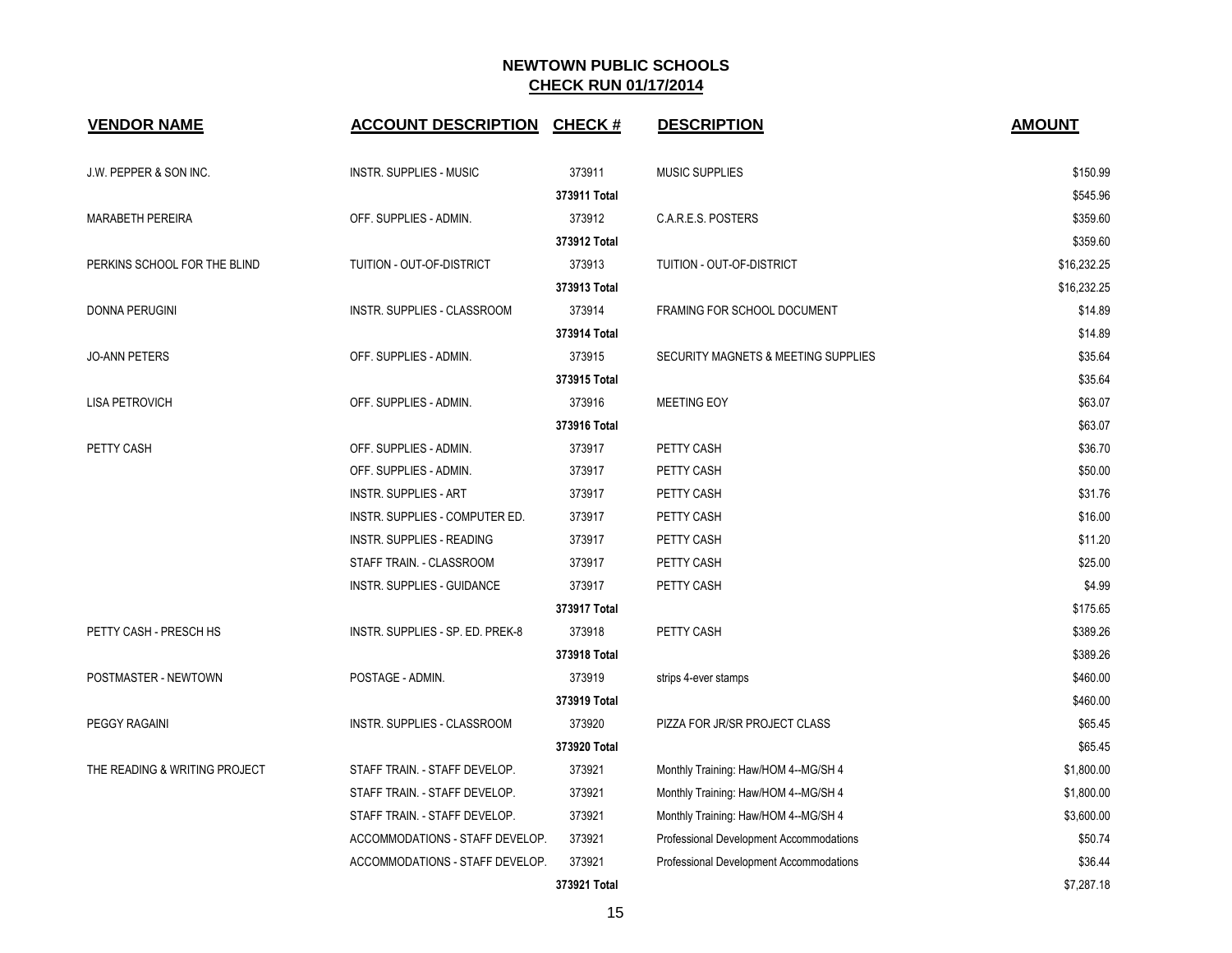| <b>VENDOR NAME</b>               | <b>ACCOUNT DESCRIPTION</b>         | CHECK #      | <b>DESCRIPTION</b>                                        | <b>AMOUNT</b> |
|----------------------------------|------------------------------------|--------------|-----------------------------------------------------------|---------------|
| REALLY GOOD STUFF INC.           | INSTR. SUPPLIES - CLASSROOM        | 373922       | Durable book binder holders, royal purple, #160103        | \$79.98       |
|                                  | <b>INSTR. SUPPLIES - CLASSROOM</b> | 373922       | shipping/handling                                         | \$2.95        |
|                                  |                                    | 373922 Total |                                                           | \$82.93       |
| RED THREAD SPACES LLC            | B. & G. REPAIRS - H.S.             | 373923       | INSTALL PANELS - NHS                                      | \$712.54      |
|                                  |                                    | 373923 Total |                                                           | \$712.54      |
| JOHN R. REED                     | STAFF TRAVEL - SUPER.              | 373924       | MONTHLY EXPENSE & TRAVEL 2013/14                          | \$300.00      |
|                                  |                                    | 373924 Total |                                                           | \$300.00      |
| ROYBAL & SONS FIRE EQUIPMENT CO. | <b>B&amp;G CONTRACTED SERV.</b>    | 373925       | FIRE EXT SEMI ANNUAL SVC - JUL 2013 / DEC 2014            | \$150.20      |
|                                  | <b>B&amp;G CONTRACTED SERV.</b>    | 373925       | FIRE EXT SEMI ANNUAL SVC - JUL 2013 / DEC 2014            | \$104.40      |
|                                  | <b>B&amp;G CONTRACTED SERV.</b>    | 373925       | FIRE EXT SEMI ANNUAL SVC - JUL 2013 / DEC 2014            | \$127.60      |
|                                  | <b>B&amp;G CONTRACTED SERV.</b>    | 373925       | FIRE EXT SEMI ANNUAL SVC - JUL 2013 / DEC 2014            | \$220.40      |
|                                  | <b>B&amp;G CONTRACTED SERV.</b>    | 373925       | FIRE EXT SEMI ANNUAL SVC - JUL 2013 / DEC 2014            | \$208.80      |
|                                  | <b>B&amp;G CONTRACTED SERV.</b>    | 373925       | FIRE EXT SEMI ANNUAL SVC - JUL 2013 / DEC 2014            | \$400.20      |
|                                  | <b>B&amp;G CONTRACTED SERV.</b>    | 373925       | FIRE SUPPRESSION SYSTEM INSPECT - JUL-2013 / DEC-2014     | \$132.00      |
|                                  | <b>B&amp;G CONTRACTED SERV.</b>    | 373925       | FIRE SUPPRESSION SYSTEM INSPECT - JUL-2013 / DEC-2014     | \$151.20      |
|                                  | <b>B&amp;G CONTRACTED SERV.</b>    | 373925       | FIRE SUPPRESSION SYSTEM INSPECT - JUL-2013 / DEC-2014     | \$305.00      |
|                                  | <b>B&amp;G CONTRACTED SERV.</b>    | 373925       | FIRE SUPPRESSION SYSTEM INSPECT - JUL-2013 / DEC-2014     | \$176.80      |
|                                  | <b>B&amp;G CONTRACTED SERV.</b>    | 373925       | FIRE SUPPRESSION SYSTEM INSPECT - JUL-2013 / DEC-2014     | \$132.00      |
|                                  | <b>B&amp;G CONTRACTED SERV.</b>    | 373925       | FIRE SUPPRESSION SYSTEM INSPECT - JUL-2013 / DEC-2014     | \$330.00      |
|                                  | <b>B&amp;G CONTRACTED SERV.</b>    | 373925       | FIRE SUPPRESSION SYSTEM INSPECT - JUL-2013 / DEC-2014     | \$1,069.60    |
|                                  |                                    | 373925 Total |                                                           | \$3,508.20    |
| <b>NELSON M. SANTOS</b>          | STAFF TRAVEL - INFO. TECH.         | 373926       | TRAVEL DEC 2013                                           | \$80.85       |
|                                  |                                    | 373926 Total |                                                           | \$80.85       |
| <b>JULIE SAVINO</b>              | CONTRACTED SERV. - GUIDANCE        | 373927       | Speaker Services for College Financial Aid Workshop       | \$300.00      |
|                                  |                                    | 373927 Total |                                                           | \$300.00      |
| <b>SCHOOL SPECIALTY</b>          | INSTR. SUPPLIES - SP. ED. PREK-8   | 373928       | SPORT TIME PHYSIO-ROLL 27.6 BLUE<br><b>ITEM 009158</b>    | \$71.46       |
|                                  |                                    | 373928 Total |                                                           | \$71.46       |
| SHAR PRODUCTS CO.                | <b>INSTR. SUPPLIES - MUSIC</b>     | 373929       | Instructional supplies P-1 attached                       | \$289.52      |
|                                  | <b>INSTR. SUPPLIES - MUSIC</b>     | 373929       | Instructional supplies P-2 attached Free Shipping         | \$94.09       |
|                                  | <b>INSTR. SUPPLIES - MUSIC</b>     | 373929       | PRESTO CARBON FILBER VIOLIN BOW- CELLO BOW- ROSIN- VIOLIN | \$1,401.14    |
|                                  | INSTR. SUPPLIES - MUSIC            | 373929       | VS1-VIOLIN SCALE CART                                     | \$20.99       |
|                                  | <b>INSTR. SUPPLIES - MUSIC</b>     | 373929       | FF1-FINGER FINDER FOR VIOLIN                              | \$10.49       |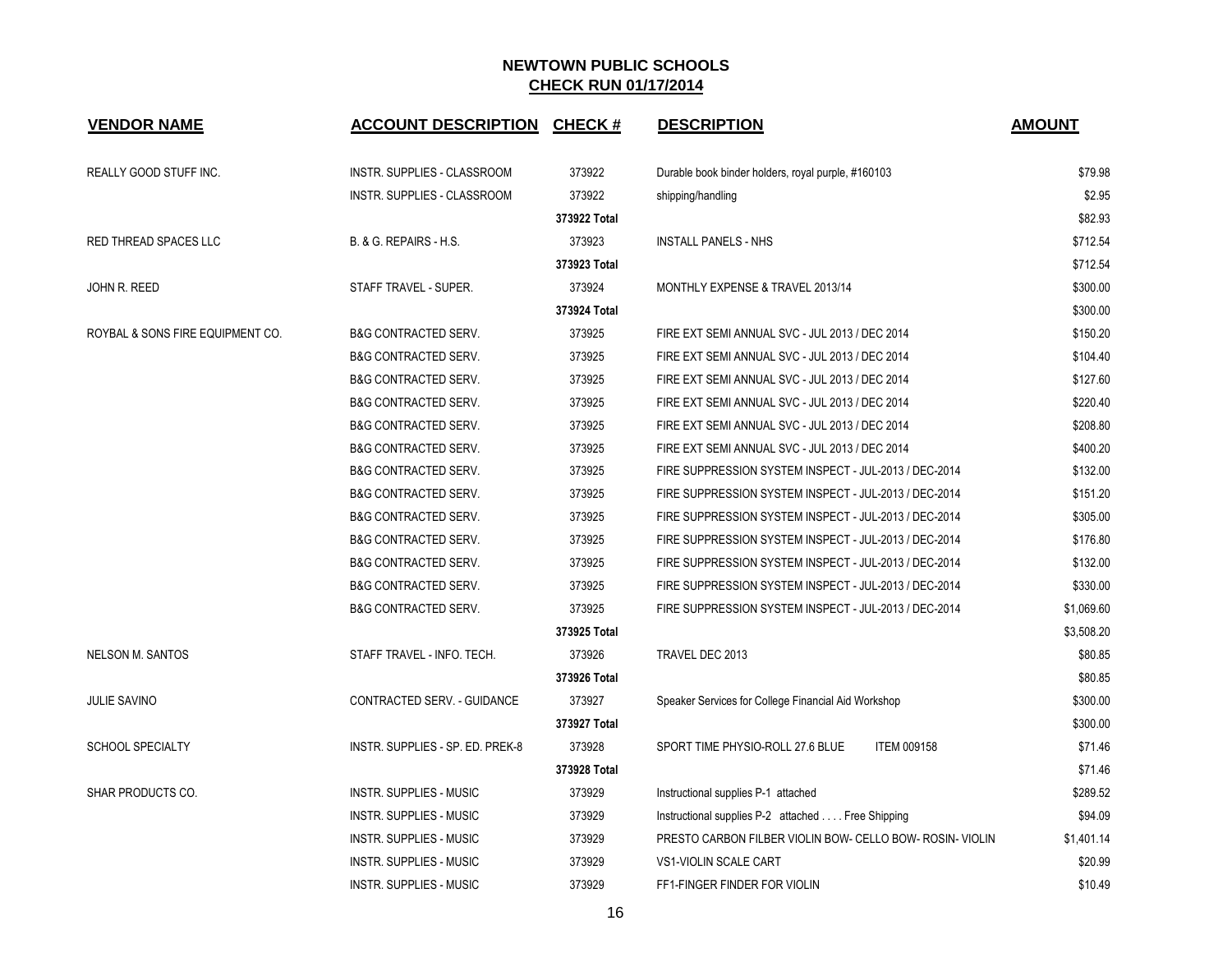| <b>VENDOR NAME</b>         | <b>ACCOUNT DESCRIPTION</b>      | <b>CHECK#</b> | <b>DESCRIPTION</b>                                        | <b>AMOUNT</b> |
|----------------------------|---------------------------------|---------------|-----------------------------------------------------------|---------------|
| SHAR PRODUCTS CO.          | <b>INSTR. SUPPLIES - MUSIC</b>  | 373929        | PRESTO CARBON FILBER VIOLIN BOW- CELLO BOW- ROSIN- VIOLIN | \$67.45       |
|                            |                                 | 373929 Total  |                                                           | \$1,883.68    |
| <b>VICKI SHESKIN</b>       | <b>INSTR. SUPPLIES - ART</b>    | 373930        | <b>ART SUPPLIES</b>                                       | \$136.82      |
|                            |                                 | 373930 Total  |                                                           | \$136.82      |
| CAROL CARDILLO SKOLAS      | <b>INSTR. SUPPLIES - ART</b>    | 373931        | <b>SUPPLIES</b>                                           | \$63.71       |
|                            |                                 | 373931 Total  |                                                           | \$63.71       |
| SOCIAL THINKING PUBLISHING | INSTR. SUPPLIES - SOC. WORKERS  | 373932        | PLEASE ORDER AS PER ATTACHED                              | \$214.75      |
|                            | INSTR. SUPPLIES - SOC. WORKERS  | 373932        | <b>SHIPPING</b>                                           | \$30.00       |
|                            |                                 | 373932 Total  |                                                           | \$244.75      |
| SOLUTION TREE              | OTHER SUPPLIES - STAFF DEVELOP. | 373933        | Instructional Materials/Supplies                          | \$21.20       |
|                            |                                 | 373933 Total  |                                                           | \$21.20       |
| <b>SOLUTIONS EAP</b>       | EMPLOYEE ASSISTANCE PROGRAM     | 373934        | EAP PER SESSION RATE 2013/14                              | \$3,930.00    |
|                            |                                 | 373934 Total  |                                                           | \$3,930.00    |
| STADIUM SYSTEM, INC.       | <b>REPAIRS - SPORTS</b>         | 373935        | <b>HOCKEY UNIFORMS RECONDITIONING</b>                     | \$620.35      |
|                            | <b>REPAIRS - SPORTS</b>         | 373935        | UNIFORMS RECONDITIONING                                   | \$5,091.00    |
|                            | <b>REPAIRS - SPORTS</b>         | 373935        | WRESTLING CONDITIONING                                    | \$192.40      |
|                            | <b>REPAIRS - SPORTS</b>         | 373935        | BOYS BASKETBALL UNIFORM RECONDITIONING                    | \$291.00      |
|                            | <b>REPAIRS - SPORTS</b>         | 373935        | SOCCER UNIFORMS RECONDITIONING                            | \$390.40      |
|                            | <b>REPAIRS - SPORTS</b>         | 373935        | FIELD HOCKEY UNIFORM RECONDITIONING                       | \$452.90      |
|                            | <b>REPAIRS - SPORTS</b>         | 373935        | <b>GIRLS BASKETBALL UNIFORMS RECONDITION</b>              | \$242.40      |
|                            | <b>REPAIRS - SPORTS</b>         | 373935        | GIRLS SOCCER UNIFORMS RECONDITIONING                      | \$706.15      |
|                            | <b>REPAIRS - SPORTS</b>         | 373935        | VOLLEYBALL UNIFORM RECONDITIONING                         | \$202.60      |
|                            | <b>REPAIRS - SPORTS</b>         | 373935        | GIRLS LACROSSE UNIFORMS RECONDITIONING                    | \$541.30      |
|                            |                                 | 373935 Total  |                                                           | \$8,730.50    |
| STAPLES ADVANTAGE          | INSTR. SUPPLIES - INFO. TECH.   | 373936        | Supplies for Tech - cds, thumb drives, etc.               | \$16.46       |
|                            |                                 | 373936 Total  |                                                           | \$16.46       |
| STAPLES CREDIT PLAN        | <b>INSTR. SUPPLIES - MATH</b>   | 373937        | EXPO CHISEL TIP DRY-ERASE MARKERS BLACK                   | \$395.76      |
|                            | INSTR. SUPPLIES - MATH          | 373937        | EXPO CHISEL TIP DRY-ERASER MARKERS, RED                   | \$164.90      |
|                            | <b>INSTR. SUPPLIES - MATH</b>   | 373937        | AVERY QUICK-LOAD SHEET PROTECTORS                         | \$13.79       |
|                            | <b>INSTR. SUPPLIES - MATH</b>   | 373937        | STAPLES REINFORCED FILM PAPER 8 1/2 X 1 INCH - 100/PACK   | \$17.97       |
|                            | <b>INSTR. SUPPLIES - MATH</b>   | 373937        | QUARTET MELAMINE DRY-ERASE BOARD WITH ALUMINUM FRAME      | \$1,249.95    |
|                            | INSTR. SUPPLIES - WORLD LANG.   | 373937        | X-ACTO HELICAL DESKTOP BATTERY OPERATED PENCIL            | \$18.99       |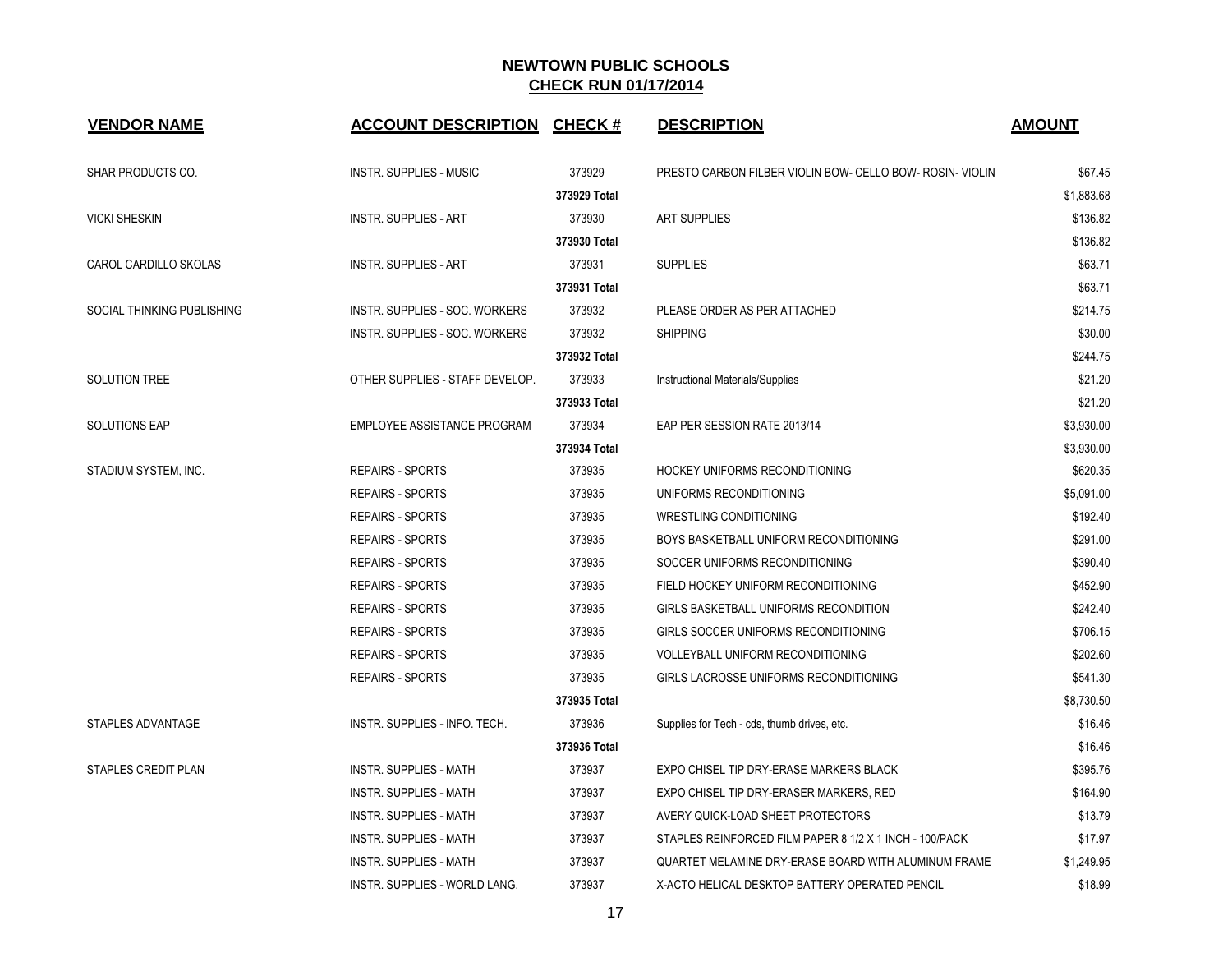| <b>VENDOR NAME</b>                       | <b>ACCOUNT DESCRIPTION</b>       | <b>CHECK#</b> | <b>DESCRIPTION</b>                                                         | <b>AMOUNT</b>  |
|------------------------------------------|----------------------------------|---------------|----------------------------------------------------------------------------|----------------|
| STAPLES CREDIT PLAN                      | INSTR. SUPPLIES - WORLD LANG.    | 373937        | SWIFFER DUSTER REFILLS, 10 CLOTHS/BOX ITEM 599096                          | \$9.99         |
|                                          | INSTR. SUPPLIES - WORLD LANG.    | 373937        | SANI-CLOTH DISINFECTING WIPES DIST. BY STAPLES                             | \$31.08        |
|                                          | <b>INSTR. SUPPLIES - MATH</b>    | 373937        | SANI-CLOTH DISINFECTING WIPES ITEM 886640 MODEL 20111-CC                   | \$31.08        |
|                                          | <b>INSTR. SUPPLIES - MATH</b>    | 373937        | DIXIE PLASTIC CUTLERY ASSORTED 180/PK ITEM 495404                          | \$22.98        |
|                                          | INSTR. SUPPLIES - SOC. STUDIES   | 373937        | SANI-CLOTH DISINFECTING WIPES ITEM 886640 MODEL 20111-CC                   | \$31.08        |
|                                          |                                  | 373937 Total  |                                                                            | \$1,987.57     |
| STAPLES CREDIT PLAN                      | INSTR. SUPPLIES - WORLD LANG.    | 373938        | DURACELL COPPERTOP AAA BATTERIES, 24 PACK ITEM 867473                      | \$68.97        |
|                                          | INSTR. SUPPLIES - SOC. STUDIES   | 373938        | DURACELL COPPERTOP AA BATTERIES, 24/PACK ITEM 867474                       | \$68.97        |
|                                          |                                  | 373938 Total  |                                                                            | \$137.94       |
| <b>ALISON STEVENSON</b>                  | STAFF TRAVEL - CLASSROOM         | 373939        | TRAVEL OBSERVE DESIGN OF SCHOOL                                            | \$26.40        |
|                                          |                                  | 373939 Total  |                                                                            | \$26.40        |
| SUPERIOR CLEANERS AND TAILORS            | INSTR. SUPPLIES - SP. ED. PREK-8 | 373940        | STARR PROGRAM LAUNDRY                                                      | \$15.45        |
|                                          |                                  | 373940 Total  |                                                                            | \$15.45        |
| TESTA REFRIDGERATION, LLC                | REPAIRS - LIFE MAN./CULINARY     | 373941        | <b>CLEAN CONDENSERS</b>                                                    | \$445.45       |
|                                          |                                  | 373941 Total  |                                                                            | \$445.45       |
| TOM'S SERVICE LLC                        | REPAIRS - CAFETERIA              | 373942        | <b>BLODGETT C-OVEN REPAIR</b>                                              | \$215.90       |
|                                          |                                  | 373942 Total  |                                                                            | \$215.90       |
| <b>TORRCO</b>                            | B. & G. REPAIRS - M.S.           | 373943        | D-WING HEAT REPAIRS - NMS                                                  | \$60.00        |
|                                          |                                  | 373943 Total  |                                                                            | \$60.00        |
| TOWN OF NEWTOWN                          | MEDICAL INSURANCE                | 373944        | 3RD QTR. MEDICAL BENEFITS 2013-14                                          | \$2,000,000.00 |
|                                          |                                  | 373944 Total  |                                                                            | \$2,000,000.00 |
| TRI-LIFT INC.                            | <b>REPAIRS - MAINT.</b>          | 373945        | FORK LIFT REPAIR PARTS - WAREHOUSE                                         | \$116.50       |
|                                          |                                  | 373945 Total  |                                                                            | \$116.50       |
| VILLA MARIA SCHOOL                       | TUITION - OUT-OF-DISTRICT        | 373946        | RESULT OF MEDIATION - AGREEMENT ON FILE.                                   | \$8,750.00     |
|                                          |                                  | 373946 Total  |                                                                            | \$8,750.00     |
| SUSAN H. VOGELMAN                        | CONTRACTED SERV. - MUSIC         | 373947        | rehearsals for 4th gr. Chorus                                              | \$385.00       |
|                                          | CONTRACTED SERV. - MUSIC         | 373947        | 5 chorus rehearsals for 4th grade chorus (some are double rehearsals)      | \$360.00       |
|                                          |                                  | 373947 Total  |                                                                            | \$745.00       |
| THE WALL STREET JOURNAL                  | <b>SUPPLIES - LIBRARY</b>        | 373948        | One year professional rate for the Wall Street Journal, acct #083007596050 | \$99.95        |
|                                          |                                  | 373948 Total  |                                                                            | \$99.95        |
| WESTERN CT HEALTH NETWORK AFFILIATES INC | MEDICAL INS. PREMIUMS            | 373949        | <b>POST OFFER</b>                                                          | \$466.00       |
|                                          |                                  | 373949 Total  |                                                                            | \$466.00       |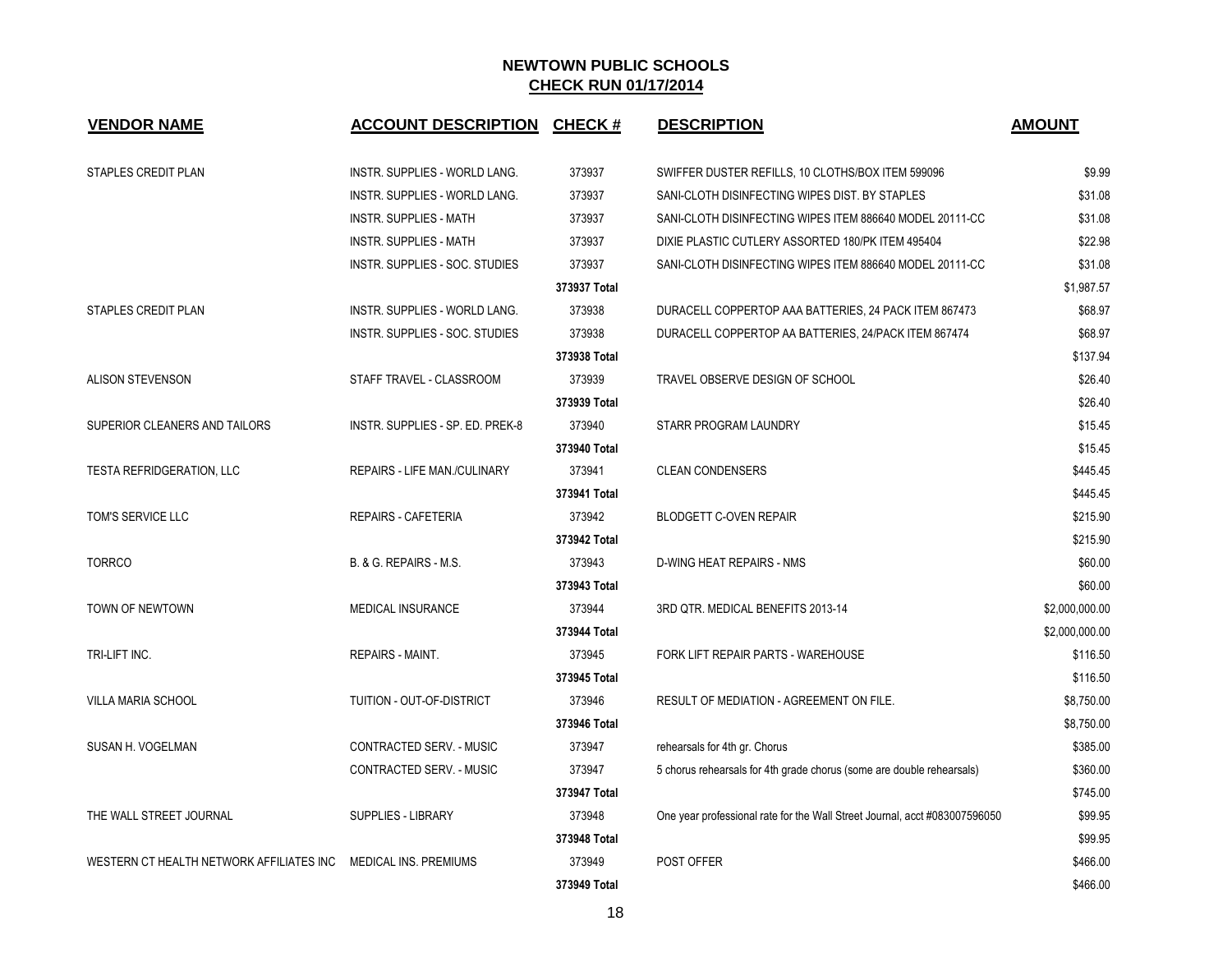| <b>VENDOR NAME</b>  | <b>ACCOUNT DESCRIPTION</b>              | <b>CHECK#</b> | <b>DESCRIPTION</b>                         | <b>AMOUNT</b> |
|---------------------|-----------------------------------------|---------------|--------------------------------------------|---------------|
| YANKEEGAS           | PROPANE & NATURAL GAS - HAW.            | 373950        | GAS 57890556004                            | \$2,515.15    |
|                     | PROPANE & NATURAL GAS - RIS.            | 373950        | GAS 57410220032                            | \$2,839.64    |
|                     | PROPANE & NATURAL GAS - RIS.            | 373950        | GAS 57526160064                            | \$246.73      |
|                     | <b>PROPANE &amp; NATURAL GAS - M.S.</b> | 373950        | GAS 57201350022                            | \$165.26      |
|                     | PROPANE & NATURAL GAS - H.S.            | 373950        | GAS 57379855042                            | \$585.40      |
|                     | PROPANE & NATURAL GAS - H.S.            | 373950        | GAS 57445161052                            | \$24,032.31   |
|                     |                                         | 373950 Total  |                                            | \$30,384.49   |
| PHILLIP BEIERLE     | <b>TUITION REIMBURSEMENT</b>            | 373951        | BOARD FALL TUITION REIMBURSEMENT(2013).    | \$579.18      |
|                     |                                         | 373951 Total  |                                            | \$579.18      |
| <b>CHRIS CARLEY</b> | <b>TUITION REIMBURSEMENT</b>            | 373952        | BOARD FALL TUITION REIMBURSEMENT (2013)    | \$289.59      |
|                     |                                         | 373952 Total  |                                            | \$289.59      |
| JOANNA DIAZ         | TUITION REIMBURSEMENT                   | 373953        | BOARD FALL TUITION REIMBURSEMENT (2013)    | \$260.00      |
|                     | <b>TUITION REIMBURSEMENT</b>            | 373953        | <b>B FALL TUITION REIMBURSEMENT (2013)</b> | \$289.59      |
|                     |                                         | 373953 Total  |                                            | \$549.59      |
| DIMOULAS, KATHERINE | <b>TUITION REIMBURSEMENT</b>            | 373954        | BOARD FALL TUITION REIMBURSEMENT (2013)    | \$579.18      |
|                     |                                         | 373954 Total  |                                            | \$579.18      |
| ALISON J FLANNERY   | TUITION REIMBURSEMENT                   | 373955        | BOARD FALL TUITION REIMBURSEMENT (2013)    | \$289.59      |
|                     |                                         | 373955 Total  |                                            | \$289.59      |
| NATALIE E. HAMMOND  | TUITION REIMBURSEMENT                   | 373956        | BOARD FALL TUITION REIMBURSEMENT (2013)    | \$289.59      |
|                     | <b>TUITION REIMBURSEMENT</b>            | 373956        | BOARD FALL TUITION REIMBURSEMENT (2013)    | \$289.59      |
|                     |                                         | 373956 Total  |                                            | \$579.18      |
| <b>TRESSA LIMA</b>  | <b>TUITION REIMBURSEMENT</b>            | 373957        | BOARD FALL TUITION REIMBURSEMENT (2013)    | \$579.18      |
|                     |                                         | 373957 Total  |                                            | \$579.18      |
| KATHERINE H. MATZ   | TUITION REIMBURSEMENT                   | 373958        | BOARD FALL TUITION REIMBURSEMENT (2013)    | \$289.59      |
|                     |                                         | 373958 Total  |                                            | \$289.59      |
| <b>JESSICA METZ</b> | <b>TUITION REIMBURSEMENT</b>            | 373959        | BOARD FALL TUITION REIMBURSEMENT (2013)    | \$289.59      |
|                     |                                         | 373959 Total  |                                            | \$289.59      |
| <b>EVELYN NASH</b>  | <b>TUITION REIMBURSEMENT</b>            | 373960        | BOARD FALL TUITION REIMBURSEMENT (2013)    | \$289.59      |
|                     |                                         | 373960 Total  |                                            | \$289.59      |
| <b>LISA NOBES</b>   | TUITION REIMBURSEMENT                   | 373961        | BOARD FALL TUITION REIMBURSEMENT (2013)    | \$289.59      |
|                     |                                         | 373961 Total  |                                            | \$289.59      |